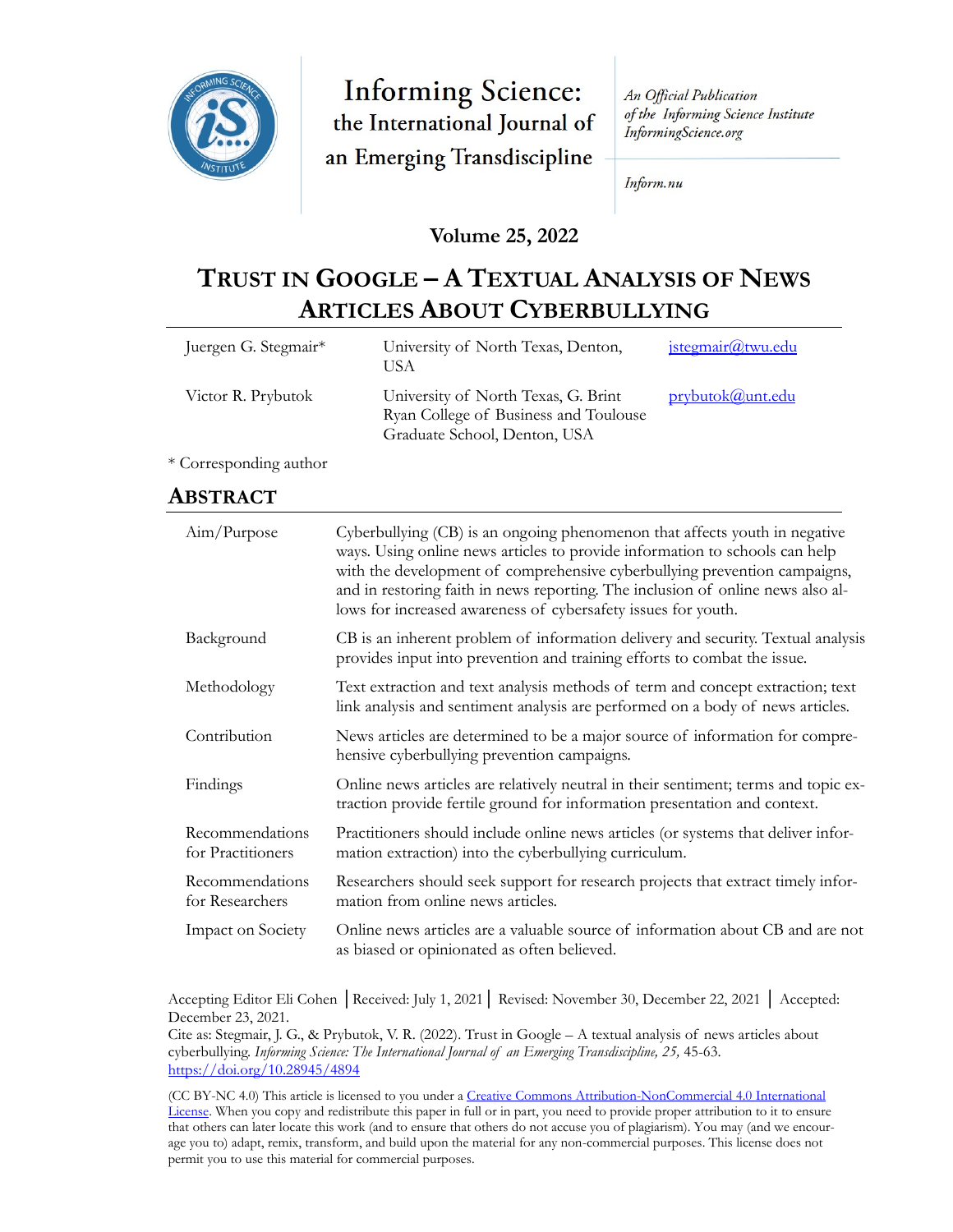| Future Research | Refinement of the terms and topics analytic model, as well as a system develop-<br>ment approach for information extraction of online CB news. |
|-----------------|------------------------------------------------------------------------------------------------------------------------------------------------|
| Keywords        | cyberbullying, educational leadership, text analytics                                                                                          |

# **INTRODUCTION**

Cyberbullying (CB), the willful, targeted act of using online communication channels to inflict harm and abuse on individuals, continues as a persistent problem with severe consequences. The phenomenon continues after more than two decades.

In one study, 72% of respondents reported at least one incident of CB in the last year, out of a sample of 1,454 students between 12 and 17 years old (Juvonen & Gross, 2008). CB is a phenomenon of everyday life and needs to be treated as such. Vandebosch and Van Cleemput (2008) created a qualitative study with focus groups under the assumption that ICT and CB are part of the everyday life of youngsters and with the hope of gathering important information about usage and modes of communication. Out of the increased usage of Information and Communication Technology (ICT), violating behavior and increased need for protection and safety regarding CB are a direct outcome.

CB is an interdisciplinary issue, with domain application in public health, education, psychology, computers in human behavior, information seeking, informing, legal issues, criminality, and cybersafety. Trust in news reporting is eroding, particularly in communication behaviors political such as some of those from former President Trump. Grant (2019, p.1) mentions in an article from Informing Science and Information Technology Education Conference that "the Washington Post Trump Fact Checker has identified more than 10,000 untruths uttered by the president in his first two years in office." Fake news has become a buzzword in the public mind, further eroding the trust in new media and news organizations. Fake news attribution ranges from manipulating images and videos in a scientific context (López-Cantos, 2019) to combat perceptions about news reporting and social media (Cohen, 2019; Gill, 2019). Online news reporting about cyberbullying increases awareness of cyber-safety issues and online dangers for youth in an increasingly complex online world (Zilka, 2017; 2018).

CB can impact most youth, in primary and in secondary school. Comparing perpetration and victimization in primary school to secondary school, instances of both are seemingly higher in primary school (Dehue et al., 2008). Perpetration was 17.1% in the last class of primary school, versus 13.5% in the first class of secondary school. Victimization was 23.4% versus 18.6%. Occurrences with fatal outcomes are still happening.

One research question worthy of asking is whether there is trust in online news (media) to report objectively about CB and its occurrences. This research addresses the question of whether online news articles can be gathered, transformed, and used to create reliable information to help answer the question of semantic analysis for news articles on CB.

# **LITERATURE REVIEW**

# PROLIFERATION OF MEDIA CHANNELS AND TOOLS

Electronic media and online communication channels are ever-changing. Remember 'MySpace'? Not every online communication channel or social media site stays around forever. Snakenborg et al. (2011) prominently emphasize a letter from a CB victim at the beginning of their article, describing CB occurring on the MySpace account. MySpace is not heavily used in recent CB research articles. Therefore, it will be important to guide CB prevention programs to include various and numerous online communication channels and social media sites. Providing an overview of the past (i.e., MySpace) shows that, while communication channels change over time, behavior and victimization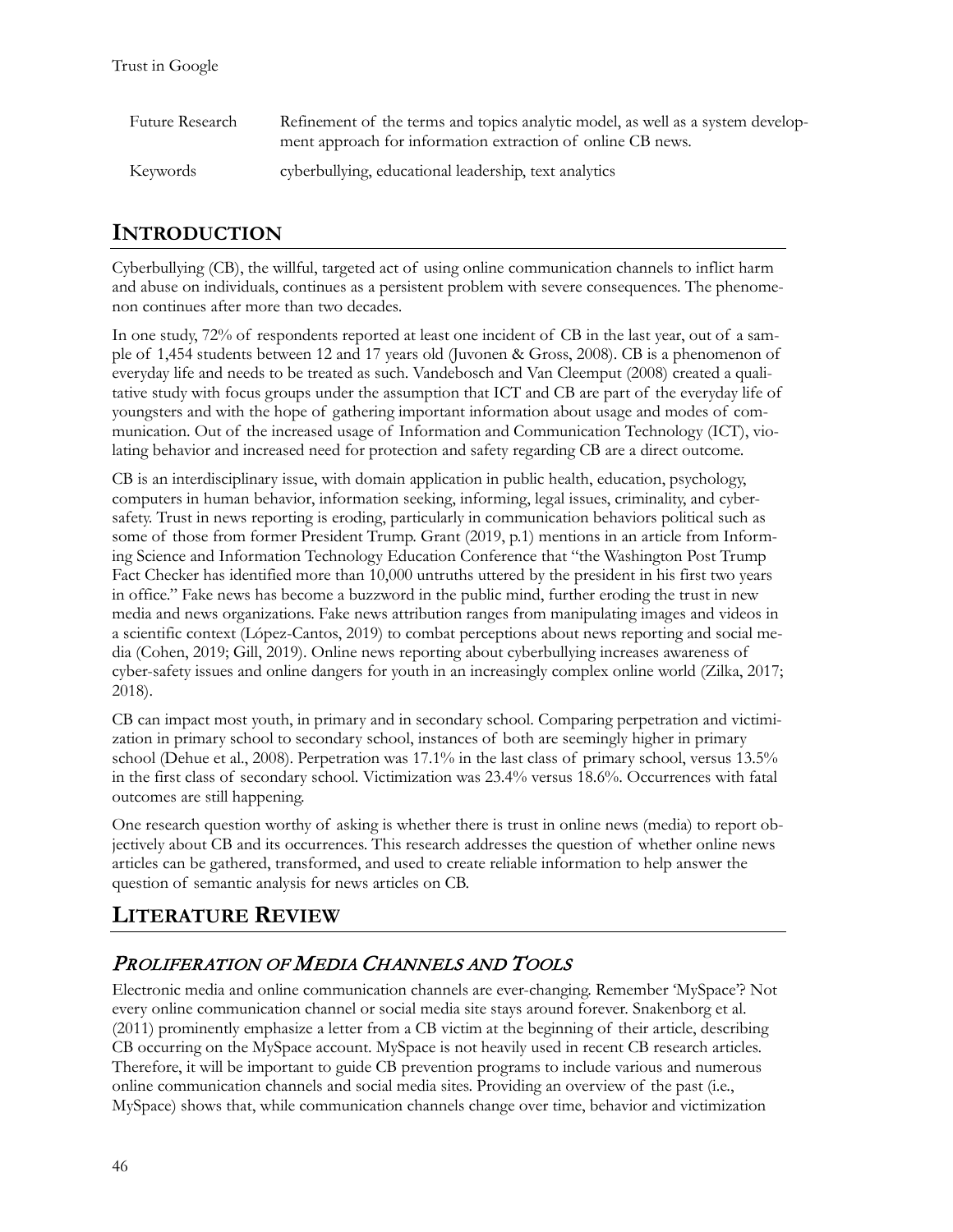continue. CB prevention needs to be flexible enough to be evaluated every couple of years to include the newest methods, channels, modes of online communication, and social media behavior. CB prevention specialists should stay current with these ever-changing modes of communication to gain acceptance and credibility with youth. Juvonen and Gross (2008) include in their anonymous webbased survey the following communication channels: message boards (where you can leave messages in an asynchronous fashion to receive answers later), and again, MySpace.com. Both modes of electronic communication are not major outlets in 2020.

### ONLINE COMMUNICATION AND SOCIAL MEDIA

Modern communication channels and their use for CB represent one potential factor in the increase in youth suicide rates (Duncan, 2017; Patchin & Hinduja, 2016). The ease of online communication access and availability of social media platforms enable online violations and cyber aggression. Such acts come in many forms: organized actions against persons or organizations in social media for a cause (e.g., #cecilthelion; BBC News, 2015); online harassment and CB against persons of public interest, like actors (e.g., Star Wars Actors; Perez, 2018); or both targeted and general attacks against people, organizations, and groups. For example, Holder (2017) characterizes Trump's use of Twitter as a CB tactic. In this instance, the president's communication includes elements of specification (one person is targeted), demeaning or belittling (nicknames for political opponents are used), an electronic communication channel (Twitter) is used, and there is a power differential (the then president of the United States versus single politicians, members of Congress, governors, or even public media personnel). Such examples have several things in common: the movement away from single communication channels (like Chat) to multiple channels; the ease of use and access to social media platforms; and the occurrence of cyber abuse or aggression with relative ease. While the literature oftentimes explains cyber aggression as a partial outcome of anonymity on the internet (Cohen-Almagor, 2018), it does not fully address cases where the perpetrator is well known and where anonymity is not provided.

Our society has not developed an effective applicable approach to prevent and intervene in cyber aggression behavior. Furthermore, successful coping behaviors and resiliency are tied together and linked to better recognition of cyber aggression behavior.

### SOCIAL NETWORK EXPANSION

CB prevention must consider the expansion of social networks. While there was a progression in the past from personal (individual; family-based) to peer-based (school) and then within a community (adult life), such development now includes moving from physical social networking to online social networking (Snakenborg et al., 2011). It is important to acknowledge this development and describe the characteristics of the past vs. present. For example, presenting our best self in the online space (i.e., see 'best life' presentation on Facebook; Picture presentation on Pinterest), distorts how individuals see themselves, and how they are seen by others. Is the online persona 'virtual' in the sense that it does not exist? Can there be conflicts between the actual persona and online representation? These conflicts can be taught and included in CB prevention programs to help children and the young better develop.

It is remarkable that social media expansion also happens in the workplace. By allowing coworkers to be "friends" on, e.g., Facebook, or on a more professional site like LinkedIn, matters of work integrate and intrude in one's social life. This integration has unintended consequences when certain events happen in either work-life or when a certain behavior or situation is observed by colleagues via social media. The social media expansion into the work-life can co-exist or compound a phenomenon of 'cyber incivility', in which individuals at work experience negative email communication, behavior, and mannerisms (Ophoff et al., 2015). Therefore, it is worth understanding the entanglement of those two worlds.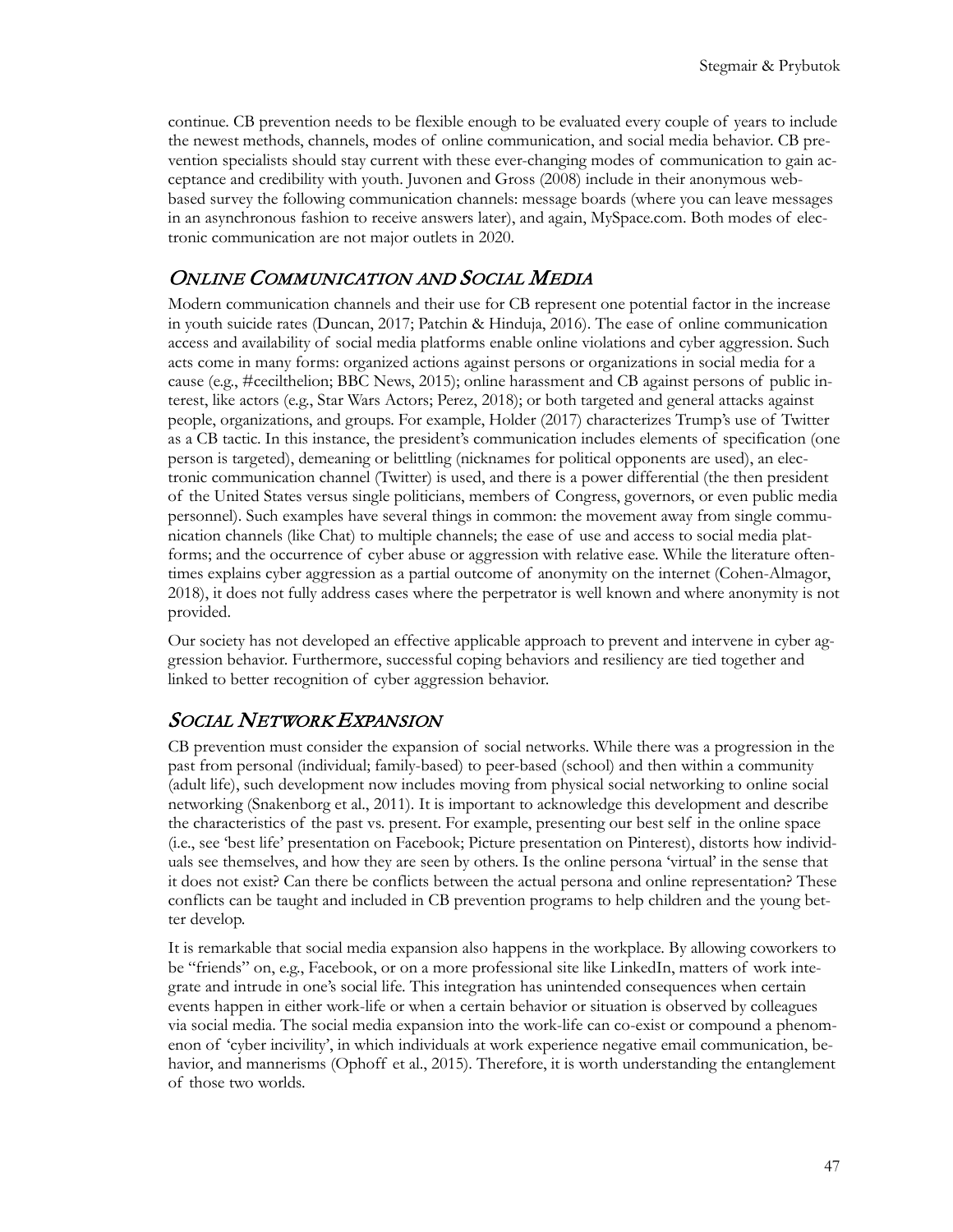# ADOLESCENT ELECTRONIC COMMUNICATION

The electronic communication of adolescents is not open to review or influence by adults (Mason, 2008). Likewise, violations in online communication space are not easily visible to adults. Students and youth prefer not to report CB. Some fear that online aggressors will retaliate, or that parents will get less permissive with internet usage (Snakenborg et al., 2011). Other impressions are that adults, whether teachers at school or parents at home, are either ineffective or uninterested in fighting against the CB case. Parental monitoring reduces the likelihood of youth becoming an online CB aggressor. The question that needs to be asked is the following: what are effective and acceptable ways for parents to monitor and observe online communication? Depending on the age range, even discussion of this topic at home can bring strife into a family. Therefore, the CB prevention program needs to be explicit in how to support parents and students in addressing this topic. For example, parents looking through their children's phones, messages, and browser histories are likely to result in a hostile response.

# PRIVACY IN SOCIAL MEDIA

Agosto and Abbas (2017) recognize that to report about CB along with privacy and safety in social media, a counterpoint to popular opinion is needed. Their research shows that teens have noteworthy concerns about online privacy and safety, but not necessarily the knowledge or tools to improve and better the perceived situation. Additionally, considering that the disclosure of personal information online (i.e., who can see your personal pictures, your sentiments), research supports that you make yourself vulnerable by doing so – and you increase your likelihood of becoming a CB victim (Vandebosch & Van Cleemput, 2008).

# SAFETY IN SOCIAL MEDIA

The perception of safety in relation to social media is connected to perceived privacy. This aspect of safety manifests itself in several ways. One dimension is that of data safety ('Is my data secured and safe online?'); another is that of personal safety ('Am I safe in conversing and participating in this online channel?', 'Will I encounter personal attacks when posting in this channel?'). Data safety has been under attack in the past; data breaches have occurred, and data have been too easily available for extracting for commercial or other purposes. One such example is the scandal over Facebook and Cambridge Analytical data abuse, which showed how easy it was for a company to gather valuable data for research without the explicit consent of users (Criddle, 2020). Personal safety has deteriorated as online communications often deteriorate into political or personal attacks. This deterioration has caused providers like NextDoor to change policies and reporting guidelines to ensure a civil online communication platform. Other dimensions are emotional and physical safety - you open yourself up emotionally to CB (relationship status, anyone?) and physically to burglars or other online perpetrators (by disclosing information like addresses, modes of occupying your home, vacations, etc.). Improving online safety and privacy of teens is a central tenet of CB prevention programs and requires a whole-system or integrative approach. Lastly, another aspect of feeling safe in an online communication platform is the subjective impression of receiving accurate and true news content, from a platform.

# IMPORTANCE AND MEANING OF NEWS

Social media channels are increasingly delivering non-personal news. Prevalent social media platforms like Facebook and Twitter inform people by displaying and distributing news.

Everybody wants to be informed and one source for information is the news. News provides up-todate information on topics of personal relevancy. Though print media (news, magazines) are still used, consumption happens increasingly online. A study by the Pew Research Center shows that the gap between online and television news consumption is closing; 43% of US adults get their news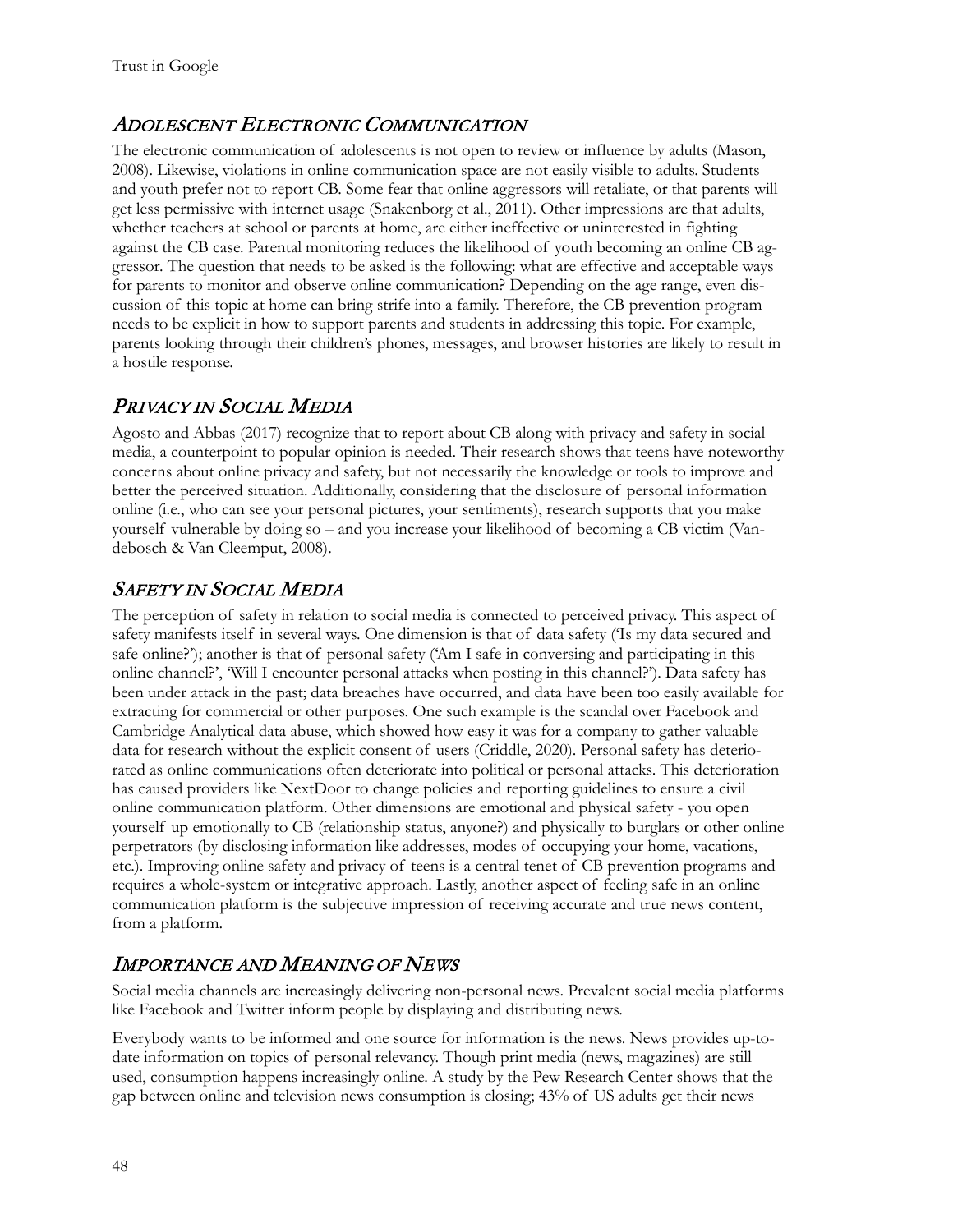online, and two-thirds of Americans use social media as at least a partial news source (Bialik & Matsa, 2017). It is important to have trust in your news source, and the same study mentions that Americans have low trust in information from social media sources.

News can have a devastating impact – examples are catastrophes  $(9/11)$ , weather, stock market crashes, the message about the death of a loved one), and in macroeconomics, the concept of 'news shocks' is well documented (Sims, 2016). News as industry gives "voice to the people" ("vox populi"; Merriam-Webster, 2018), especially on social media platforms. News provides a platform for underrepresented groups and subgroups of people, which are less heard. News reporting can be a change agent in our society (i.e., gender and sexuality identify framing) and can bring help in disaster relief situations (i.e., earthquakes in Turkey, Nepal). News is a balancing force for government and dominant economic forces. The 'Fifth Estate', a term used for journalists and bloggers who use nonmainstream media and social media news, serves as a channel to provide inopportunely and not readily accepted opinions and news (Fifth estate, 2018). On a micro level, mobile applications like Nextdoor provide a platform for neighborhood-centric information exchange and news about neighborhood happenings.

Reliable and objective news is important especially when media are under attack, such as proclaiming legitimate news media sources an 'enemy of the American people' (Grynbaum, 2017) or labeling news media outlets as 'fake news' (McCarty, 2018). Alongside critical thinking and fact-checking, news reporting is strengthening the resiliency of the nation and the individual. News reports about cyber aggression will strengthen resiliency for young people, positive examples and reports will lift hope and confidence that cyber aggression can be overcome, and news about training or education initiatives will inform school administrators to potentially mimic actions or inspire local application.

Agosto and Abbas (2017) report that popular media are framing adolescent use of social media as negative with no concern for their online safety. They conducted a mixed-method study in 2017 to describe teens' attitudes about online safety and privacy. As news reporters are adults, they point out the importance of including youth voices in framing, rather than having these issues defined only presented by adults. As social media use is a CB channel and an important communication outlet for youth, it is of utmost significance to be inclusive.

Smith et al. (2008) point out the importance and influence of media in providing knowledge about CB, framing the issue, and for proliferating items like 'happy-slapping' (which then found its way into a popularly used method in cyberbullying), and that this area is not well researched. A more nefarious way to use CB is 'doxing', which is a way of disclosing information online to harm individuals or groups to incite murder, as displayed in Afghanistan, where neighbors have disclosed lists of people in their surrounding areas that they perceive as 'troublesome' with the effect of a targeted killing wave (Hadid, 2021).

Reports of the UK (Smith et al., 2008), where there is a more vicious and aggressive media culture for online aggression, point to a difference in media framing when looking through a nationality or country lens. A major example of a vicious media landscape is Harry and Meghan Markle's separation from the UK royal family; ostensibly in part due to the treatment of Meghan in UK print and online media (Dray, 2021).

The inclusion of media in a CB prevention program is warranted and will be enabling for youth who encounter CB reporting in public media. This approach is different from multimedia inclusion in CB prevention programs (Snakenborg et al., 2011). The inclusion of video or webisodes helps make the material more digestible to learners. However, the inclusion of real-life cases and news articles, which provide a reality aspect to students, will be a real impact that such a program can achieve. It is important to include positive news articles, and not to condemn the phenomenon, and to try scaring students. Of course, negative news articles will be helpful to demonstrate the occurrence, scope, impact, and victimization of CB.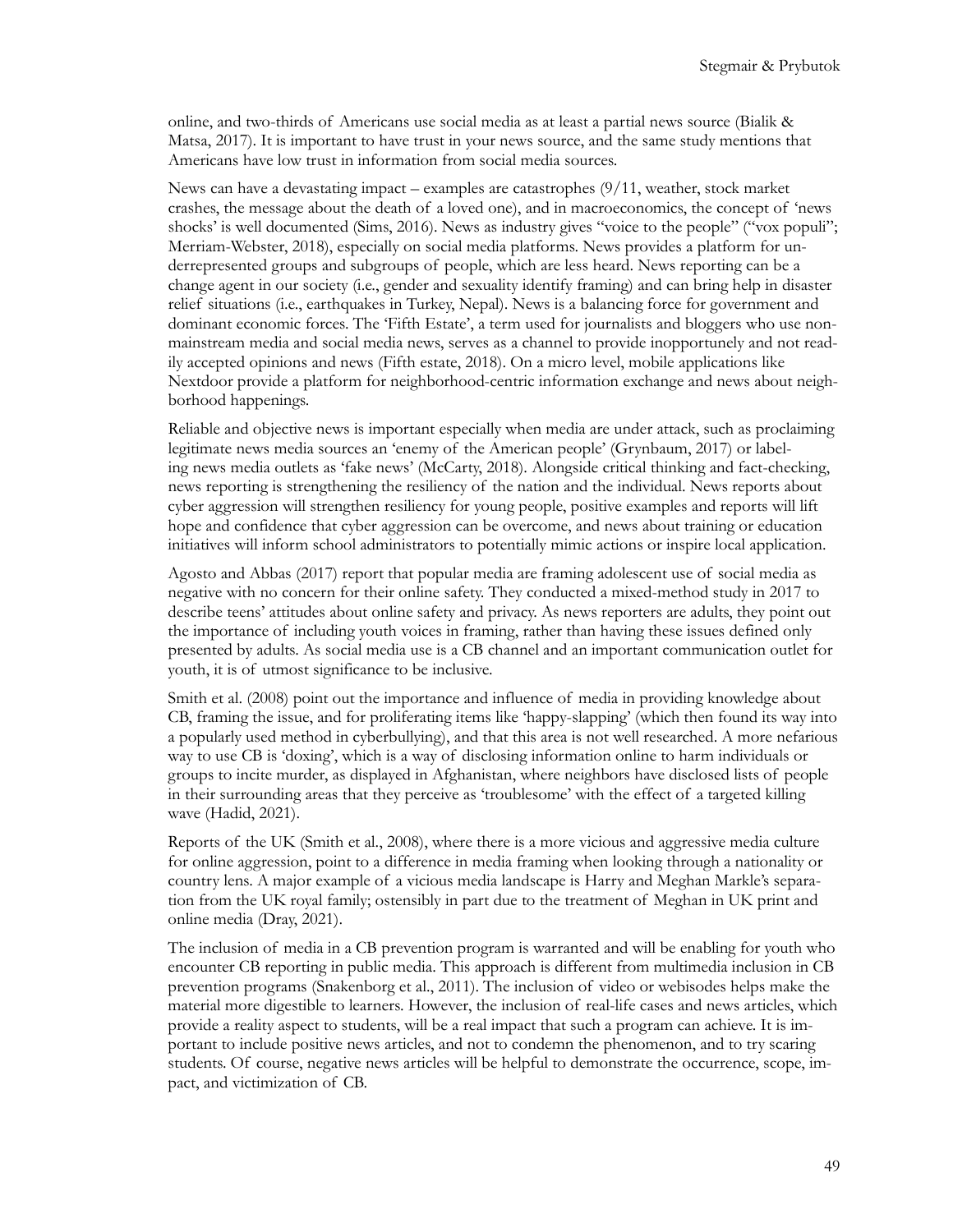Media framing also comes into play when discussing urban myths, legends, and other imaginary stories or events. Agosto and Abbas (2017, p. 357) share the testimonies of students who talk about "creepy old guys" on the Internet or in online video games. One example of an online article is "The Dirtiest Old Men on the Internet" (Boudreaux, 2012). The article mentions examples of offensive and questionable sexual messages to women, which provide suitable education when positioned ageappropriate; however, when a person is characterized as "Like this 49-year-old guy here" (middle of article), the writer of the research article is offended because: (i) he is older than 49; and (ii) unfortunately this type of behavior can be extended from younger males as well. Another passage in the study tells "With the whole creeping thing [accessing one's personal information without their knowledge], what if some 57-year-old man is creeping on my little sister's profile?" (p. 360). However, the theme of "Dirty Old Men on the Internet" remains and CB prevention should consider it by informing about it and potentially dispelling the myth.

Media reporting about incidents and how to prevent and cope with CB is important. In a study by Parris et al. (2012), a student reports that it is important to read and hear about CB in the news, especially if it is happening close by. The reporting creates awareness in students and will be helpful to prevent them from engaging in online aggression. Therefore, an important aspect of CB prevention programs is to include news and information about cases in the locality (at their school, in their city/state) to make the issue relevant.

# TRUST IN MEDIA

Trust in media and information stems from trusted sources of authority, knowledge, and influence. Wilson (1983) states to the consideration of authority:

People come to have influence over our thoughts in various ways. However, they acquire such influence, as long as we think it right that they should have it, we will be prepared to defend and justify their influence. We will have answers to the question: "Why do you listen to him?" and "Why do you let him influence you so?" (p. 21).

Every adolescent is developing their own bases of authority. This process includes sourcing information from different channels. They derive ways of acquiring news by various examples: news consumption in their home environment (parents, siblings, other relatives); news consumption in their circle of friends and acquaintances (school environment, social environment); and finally, the positioning of media and news acquisition and consumption by teachers and school administration. While school environments are upheld to teach to a critical consumption perspective, the home environment does not necessarily need to be so and can teach and display preferences in media and news consumption, such as political or religious preferences, and educational vs. informational vs. entertaining consumption. Therefore, school environments should provide a critical and informational perspective toward media and news consumption by teaching how to personally evaluate the veracity and authority of news media, and the positioning of items like CB in public media.

The positioning is even more important for social media, as social media is not as much regulated as public news media. While writing this research article, several legislative initiatives are ongoing on both state and federal levels of the US to regulate social media platforms in terms of censorship.

# TRUST IN GOOGLE

This study focuses on Google and issues of trust in this search engine. Google is prevalent in everyday life. Especially school children at a young age (primary; secondary school level) encounter Google as a conglomerate of applications (Google Drive, Google Documents, Google Classroom, using Google as a search engine). As much as it is part of their everyday life, young teens do not yet have perceptions of privacy concerns when searching online (i.e., by using a different search engine like DuckDuckGo, which does not store search history), or following public discussions of the omnipotence of social media and tech giants such as Facebook, Twitter, and Google. Especially anti-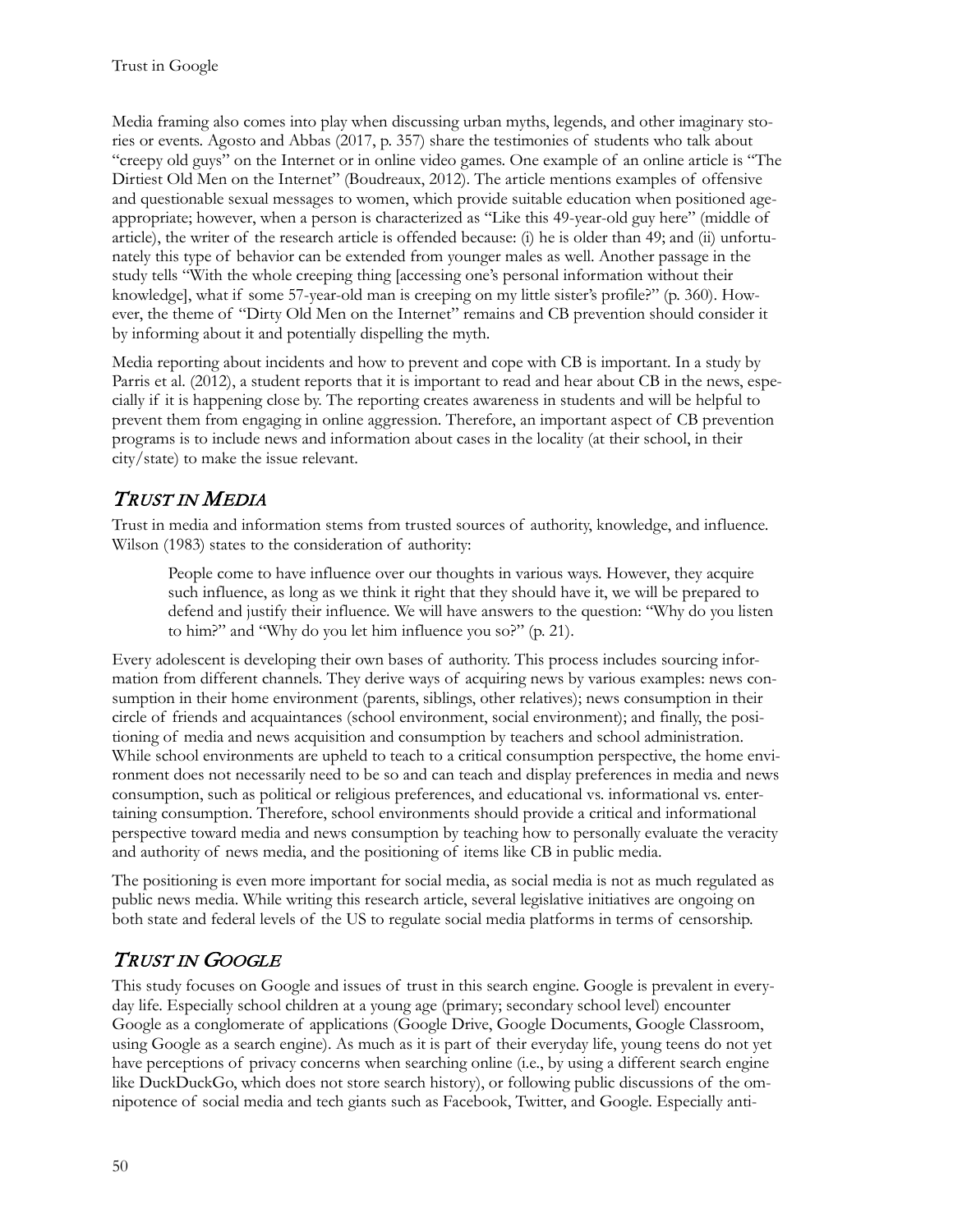trust or economic concerns, which are frequently cited in connection with Facebook and Google, are not seemingly a concern of young teens when they use Google technology and search engines. Therefore, while young teens do not perceivably search for news or information about CB online with the Google search engine, the argument exists that they would perform such a search and information-seeking activity and trust in the returned result set of news.

The viewpoint of older teens (18–19) toward mature people is that older people lack knowledge and grew up before the Internet (or at least before the World Wide Web), therefore they can't change profile settings in Facebook or security settings in other social media or communication channels. Younger children are not educated (knowledgeable) enough and lack forethought, meaning they overshare online and are potentially exploited (Agosto & Abbas, 2017). The viewpoints of younger people toward adults are that much older people are sometimes labeled 'Old Creeps', and that adults, specifically teachers, are unknowledgeable, and can't be trusted.

Adult viewpoints about popular media use by younger persons are that all young people are 'Digital Natives', where 'Digital' implies knowledge and expertise around 'all things' online, and 'Natives' implies the growing-up with online and digital environments and 24-hour communication ability (Agosto & Abbas, 2017). However, 'Natives' is also demeaning and framing the following: they behave like 'natives', i.e., uneducated, uncontrolled, dangerous.

Generational gaps in the usage of and understanding of how and when to use a certain online technology or communication channel are a big block in building bridges and forging trust. Juvonen and Gross (2008) recommend in their results the work particularly required in creating and fostering these linkages, as their participants stated that they must be able to deal with CB incidents themselves, and therefore did not tell a trusted adult. This observation has been brought forward by an anonymous web survey, which did not need parental consent for participation; therefore, it rings particularly true.

#### RESEARCH QUESTIONS

The following research questions were developed:

- Q1: Is Google a trustworthy search engine that returns objective news articles?
- Q2: What is the role of objective news articles in a comprehensive CB prevention program?

### **METHODS AND RESULTS**

#### SENTIMENT ANALYSIS AND TEXT LINK ANALYSIS (TLA)

Sentiment analysis, when used in conjunction with text analytics, is a method to determine emotions or sentiments in the body of text. A model is created that identifies the positive and negative words or expressions (phrases). An approach often used is a dictionary-based approach that holds a key list of negative and positive phrases. The identification of negative and positive is a spectrum and can show gradients of sentiments within the spectrum, mostly to show emphasis for positive or negative sentiment. Sentiment analysis is used to show whether customers are reviewing a product favorably; whether a restaurant or movie has been enjoyed; how political positions are being perceived; how employees are satisfied, and so forth. It is usually used in conjunction with other (business) data to support analysis. For the use case here, sentiment analysis is being deployed for news articles to show whether news articles are neutral (objective) in their reporting, or whether they are overly positive or negative about the subject matter. Sentiment analysis is the term being used in the SAS Visual Analytics tool.

Text link analysis (TLA) is a technology that matches patterns in text. This pattern matching is usually engaged to find and extract relationships between concepts in texts. The patterns can be entirely user-defined. Many text analytics tools and platforms come with their own standard (default) pattern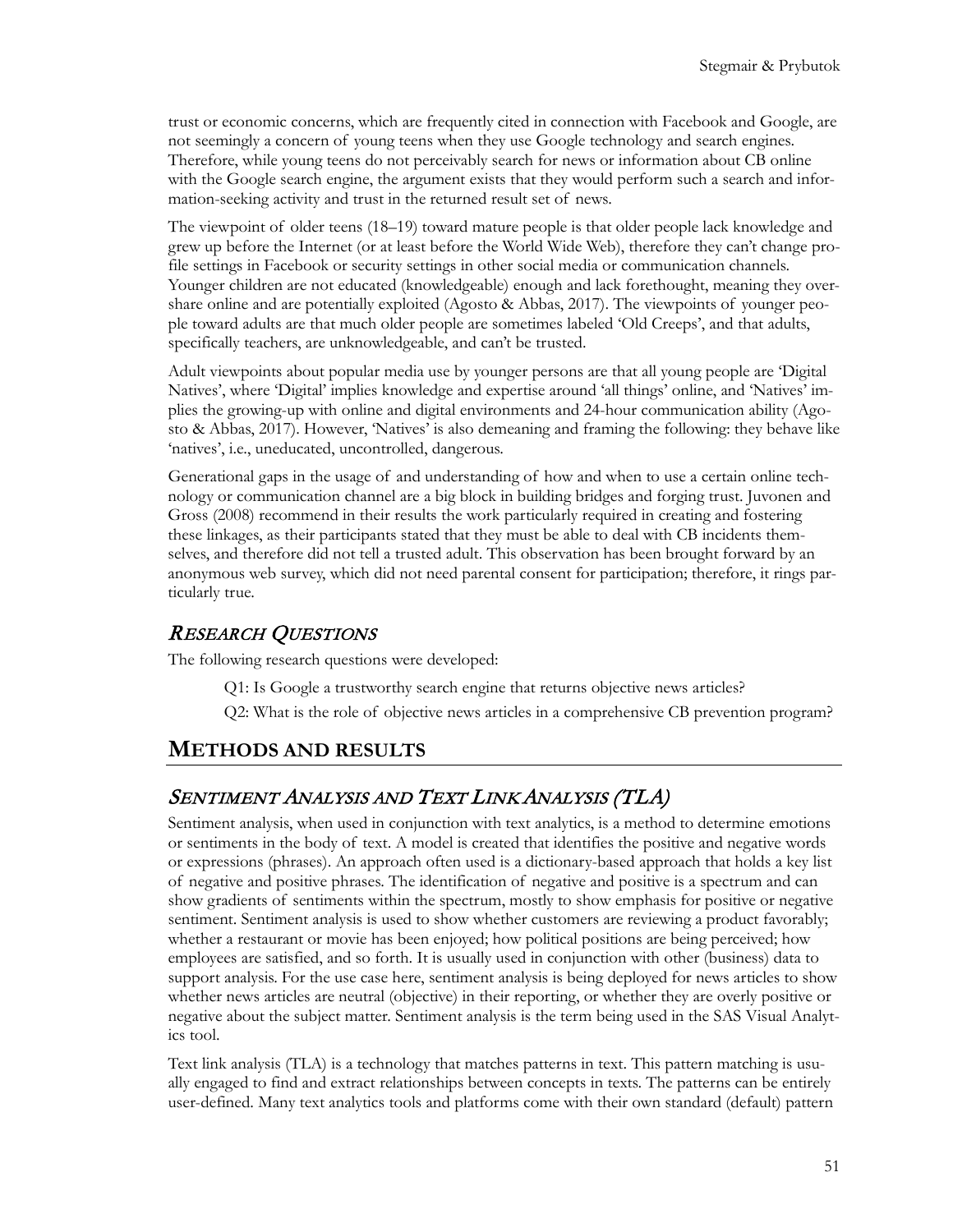matching libraries or templates for most common use cases. TLA can be supportive of sentiment analysis and is useful in other contexts (for example, to find links and relationships between documents, or for clustering techniques). TLA is used in this research paper to perform sentiment analysis in a different tool (IBM SPSS Modeler). TLA rules can be defined to detect negation or emphasis of concepts. While a dictionary approach of positive and negative terms is an initial approach, it would list terms like 'satisfied' and 'unsatisfied', but not combination expression patterns like 'not satisfied', 'very satisfied'. TLA rules can express a rule and identify the words 'not satisfied' as <negation> +  $\epsilon$  spositiveTerm>. It can also categorize the sentence This product wasn't very good' as "topic + negation + positiveTerm". Therefore, TLA can provide meaning by analyzing the context of terms and the term itself.

These two methods or techniques were used in analyzing texts and news articles in social science contexts. In the past, this analysis was performed manually and involved marking text, cutting out pieces of text, using different coding schemes, or colors. Now, advances in computing and computersupported text analytics have automated these techniques allowing faster and more efficient application.

Information extraction involves distilling information from text by defining concepts, categories, and terms. Terms are the smallest forms of text analytics (usually a word); at a lower level, text analytics is identifying tokens (which are the parts of language in terms of words, usually surrounded by white space characters like spaces). When analyzing text, it must be broken down into segments for analysis (codes). Upon identifying these codes, a higher categorization can occur to create code categories to summarize further. Topics and themes are created using Natural Language Processing (NLP) methods to identify common strands of information in text; it is another method for extracting information out of text and to provide a link from the text to context outside text. There are two different forms of topic analysis, and they differ in method and application. The first form is topic modeling, which is an unsupervised machine learning technique that involves no prior knowledge of tags or identifiers. The second form is topic extraction, which is a supervised machine learning technique that requires the existence of identifying topic terms *a priori*. The second method is more exact than the first but requires the preexistence of identifiers (MonkeyLearn, 2021).

The entity extraction is one method for creating and identifying patterns of text that can be recognized (extracted) as a pre-defined item (entity). These pre-defined items are usually concepts or objects that readers are well aware of, for example, Person, Place, Company, Address, Date, Phone Number, and Social Security Number. This default list of entities can be extended and tailored to different use cases. The intent is to extract pieces of text and label them (identify them) as concepts so that analytics can be performed. Entities are items of interest upon which analytics can further be enacted, and data interactivity methods (drill down, drill detail, link to outer data) performed.

The categories are a condensation of terms and topics to summarize textual data. In the research paper, the category 'bullies' can exist of one-to-many sub-terms. The categories can be expanded into sub-categories and sub-terms.

# DATA COLLECTION AND ANALYSIS

An article text body for 92 documents was extracted from a data collection performed for a different project. The sample of 92 documents was random. Data were gathered using Google search queries for online news; the extraction of text for the online news articles was performed manually into an Excel spreadsheet. More sophisticated services and solutions are available for text extraction of online web pages; however, for this purpose, the text body was created as such.

Data were analyzed in two different steps. The first step was to perform sentiment analysis with SAS Visual Analytics to showcase the capabilities and functions of the visual orientation of that tool. SAS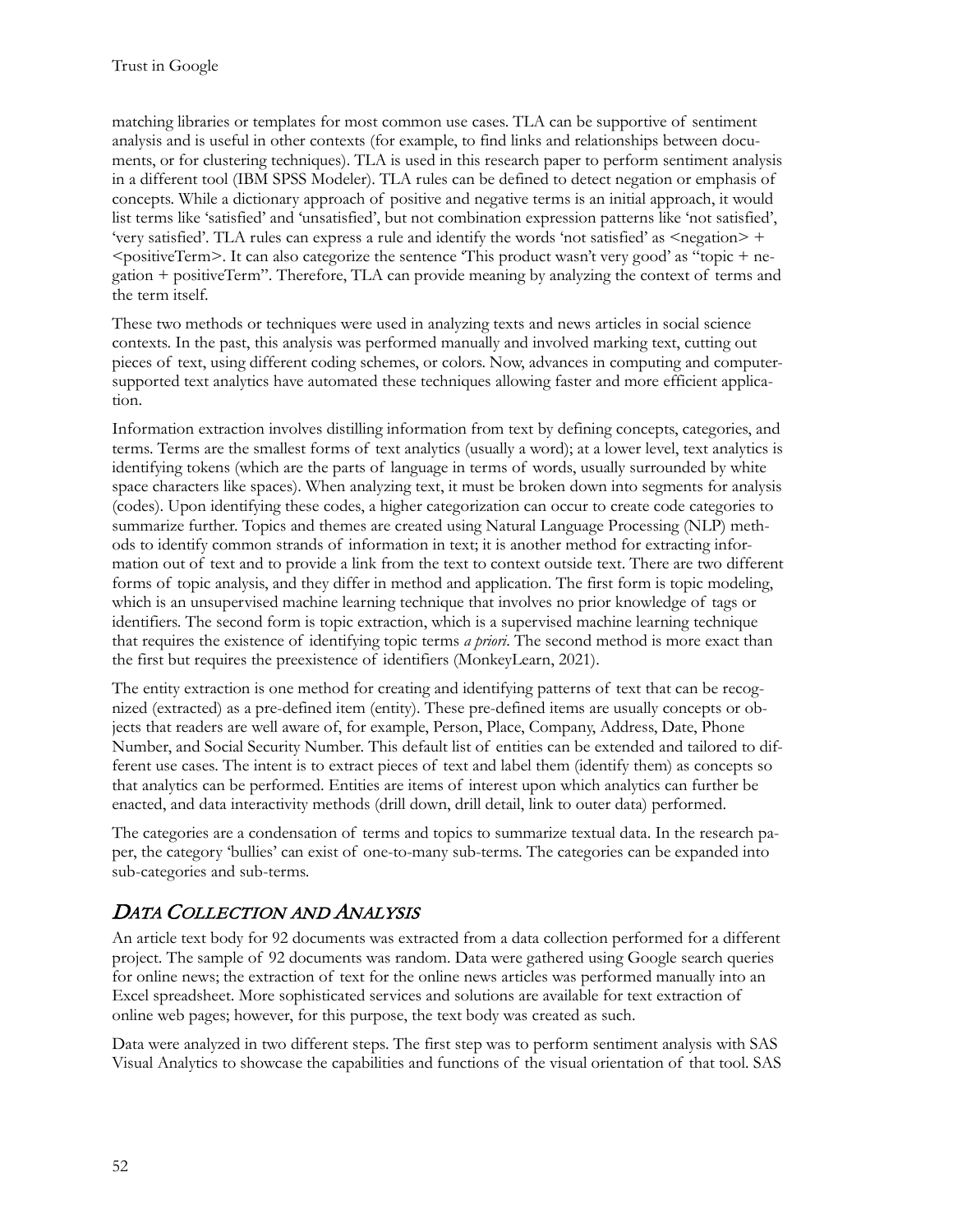Visual Analytics is of interest as it would provide applicability in a classroom, with a capability of interactively analyzing and researching news articles by students as part of a comprehensive CB prevention program.

The second step was to perform knowledge extraction for concepts and terms with IBM SPSS Text Analytics Modeler. This tool has more extended capabilities to perform category, concept, and text link analysis, and would be more usable to create the output for an online CB research and analytics tool that could be used in the classroom for CB prevention.

The text file with article bodies was uploaded into SAS VIYA© Visual Analytics, and visual text analytics was performed. Even with the standard settings, and using a standard dictionary, the process identifies terms and topics as well as provides the rudimentary first sentiment analysis by expressing the documents into positive, neutral, and negative categories. The sentiment analysis level is based on the content of the document, and document level, rather than sentence or paragraph level. Figure 1 shows the main dashboard of the tool.



**Figure 1. CB news articles - topics and terms analysis - main dashboard information**

The terms that were extracted and identified are visualized and expressed as an interactive word cloud in the main dashboard. In addition to visualization for the occurrence of a term, role identification happens for the individual term. Figure 2 shows topics being expressed as a combination of relevant terms.



**Figure 2. Topic sentiment counts in documents**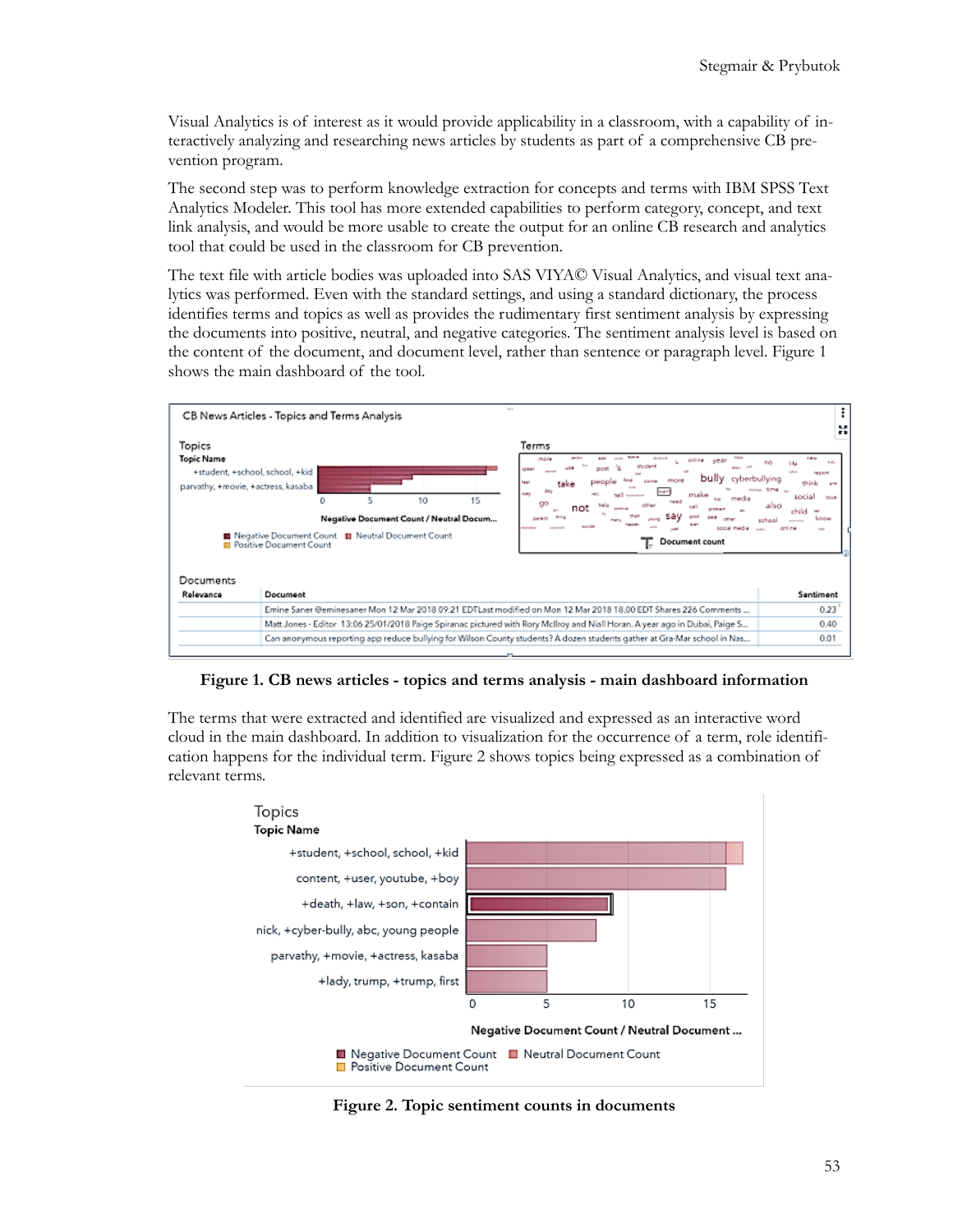The topic document frequency table for sentiment analysis (Figure 3) gives an account of negative, positive, and neutral document counts. Additionally, it groups topics to a theme based on co-occurrences and provides a computer-assisted aspect of the definition of themes.

| <b>Topic Name</b>                     | Negative Document Count Neutral Document Count Positive Document Count Document Count |  |  |
|---------------------------------------|---------------------------------------------------------------------------------------|--|--|
| +student, +school, school, +kid       |                                                                                       |  |  |
| content, +user, youtube, +boy         | 16                                                                                    |  |  |
| +death, +law, +son, +contain          |                                                                                       |  |  |
| nick, +cyber-bully, abc, young people |                                                                                       |  |  |
| parvathy, +movie, +actress, kasaba    |                                                                                       |  |  |
| +lady, trump, +trump, first           |                                                                                       |  |  |
|                                       |                                                                                       |  |  |

|  | Figure 3. Topic document frequency table |  |
|--|------------------------------------------|--|
|  |                                          |  |

Data were collected in the form of URLs, and the text of articles has been extracted manually and stored in an Excel spreadsheet of close to 100 documents. Text mining and analysis were performed using IBM SPSS Modeler Text Analytics 18.2©. The text mining and analysis uses the extraction of terms, concepts, and categories as well as topic link analysis to perform sentiment analysis. Additionally, categorization modeling will be created that allows to categorize news articles and to determine whether a news article is helpful (positive) to be included in a CB information system for youngsters in early secondary school. A total of 92 records (articles) was extracted for this analysis.

### CATEGORY ANALYSIS FOR RECOMMENDATION SECTIONS

The category build for the model extracts the categories in Figure 4 for all documents.

| Category                      | Bar / | Selection % | Docs |
|-------------------------------|-------|-------------|------|
| $\mathbf{D}$ oullies          |       | 85.9        | 79   |
| <b>f</b> family<br>۰          |       | 78.3        | 72   |
| ۰<br>part                     |       | 70.7        | 65   |
| ۰<br>society                  |       | 64.1        | 59   |
| ۰<br>people                   |       | 63.0        | 58   |
| o<br>psychology               |       | 63.0        | 58   |
| academics<br>o                |       | 57.6        | 53   |
| human resources<br>۰          |       | 57.6        | 53   |
| online                        |       | 57.6        | 53   |
| school<br>o                   |       | 56.5        | 52   |
| o<br>terrorism subject        |       | 55.4        | 51   |
| geographical location<br>۰    |       | 54.3        | 50   |
| ۰<br>occupation               |       | 54.3        | 50   |
| о<br>crime                    |       | 50.0        | 46   |
| consumer electronics<br>o     |       | 43.5        | 40   |
| prosecution of law<br>۰       |       | 43.5        | 40   |
| news                          |       | 41.3        | 38   |
| government<br>o.              |       | 37.0        | 34   |
| suicide                       |       | 34.8        | 32   |
| daily                         |       | 29.3        | 27   |
| ۰<br>human                    |       | 29.3        | 27   |
| ۰<br>movies                   |       | 28.3        | 26   |
| january                       |       | 27.2        | 25   |
| commercial establishment<br>۰ |       | 26.1        | 24   |
| ۰<br>sport                    |       | 26.1        | 24   |
| state                         |       | 25.0        | 23   |
| o<br>asia                     |       | 22.8        | 21   |
| o<br>behavior mechanisms      |       | 22.8        | 21   |
| Å<br>sex                      |       | 14.1        | 13   |

**Figure 4. News articles - initial category build bar - all documents**

The top category ('bullies') is not surprising as the news articles are supposed to be about CB. The predefined resources define the 'bullies' categories as shown in Figure 5.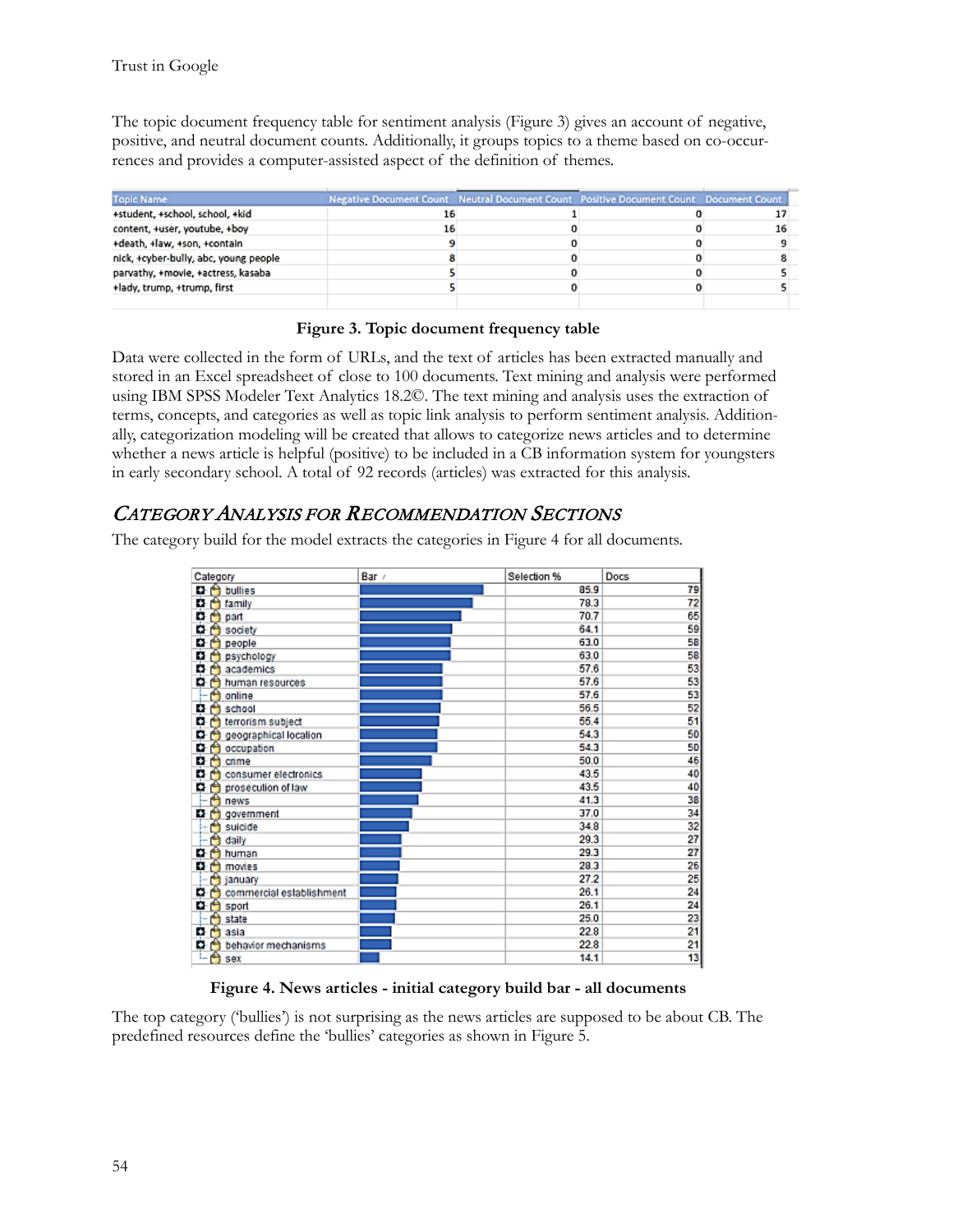| <b>Conceduit</b>            | $- -$ | <b>UVIVUUUI IV</b> | $- - - -$ |
|-----------------------------|-------|--------------------|-----------|
| 100<br>and the state of the |       | 85.9               |           |
|                             |       | 70.2<br>د.ه ا      |           |
| . .                         |       | .                  | ሳሰ        |

**Figure 5. News articles – 'Bully' category expansion**

There were 6,444 concepts extracted. The top 12 concepts are shown in Figure 6.

| Extract             | - 80 |                      |          | Map<br>Display          |
|---------------------|------|----------------------|----------|-------------------------|
| Y<br>6,444 concepts |      |                      |          | Concept Y               |
| Concept             | In   | ω<br>Global $\nabla$ | 目 Docs   | চ্চা Type               |
| 1 \ children        | Ä    | 167                  | 41 (45%) | 园 <unknown></unknown>   |
| students            | د    | 162                  | 35 (38%) | 园 <unknown></unknown>   |
| 3 School            |      | 151                  | 42 (46%) | 园 <unknown></unknown>   |
| people              |      | 139                  | 50 (54%) | Lid <unknown></unknown> |
| cyberbullying       |      | 132                  | 63 (68%) | 园 <unknown></unknown>   |
| parents             | Ā    | 119                  | 38 (41%) | Lid <unknown></unknown> |
| $\sum$ kids         |      | 81                   | 25 (27%) | 园 <unknown></unknown>   |
| N life              |      | 78                   | 37 (40%) | 园 <unknown></unknown>   |
| social media        | ۳    | 76                   | 37 (40%) | 园 <unknown></unknown>   |
| $10 \times$ help    |      | 69                   | 36 (39%) | 园 <unknown></unknown>   |
| 11 $\sum$ girls     |      | 65                   | 23 (25%) | 园 <unknown></unknown>   |
| 12 Mdeo             |      | 63.                  | 16 (17%) | 园 <unknown></unknown>   |

**Figure 6. News articles - list of concepts extracted - initially**

The expansion of the 'bully' concept shows the category structure, which was initially extracted (Figure 7).

| bullies<br>÷                       | 123 | 79 |
|------------------------------------|-----|----|
| 阜 d anti-bullying                  | 18  | 20 |
| - A anti-bullying charter          | 2   | 2  |
| anti-bullying policies             |     | 2  |
| bully-free                         |     | 2  |
| … <mark>th</mark> bullying act     |     | 2  |
| bullying behavior                  |     | 3  |
| … O bullying behaviours            |     | 3  |
| bullying case                      |     | 3  |
| bullying research                  |     | ٩  |
| bullyingrecovery                   |     |    |
| <b>D</b> cyberbullying             | 52  |    |
| - for cyberbullying laws           |     |    |
| i <b>for</b> face of cyberbullying | 2   |    |
| online bullies<br>Н                |     |    |
| i in self-bullying                 | 2   |    |
|                                    |     |    |

**Figure 7: News articles - expansion of 'bully' category - initial**

The initial Term-Link Analysis (TLA) ("sentiment analysis") shows 19 patterns for the combination 'unknown':'conceptual' and the concept web for it (Figure 8).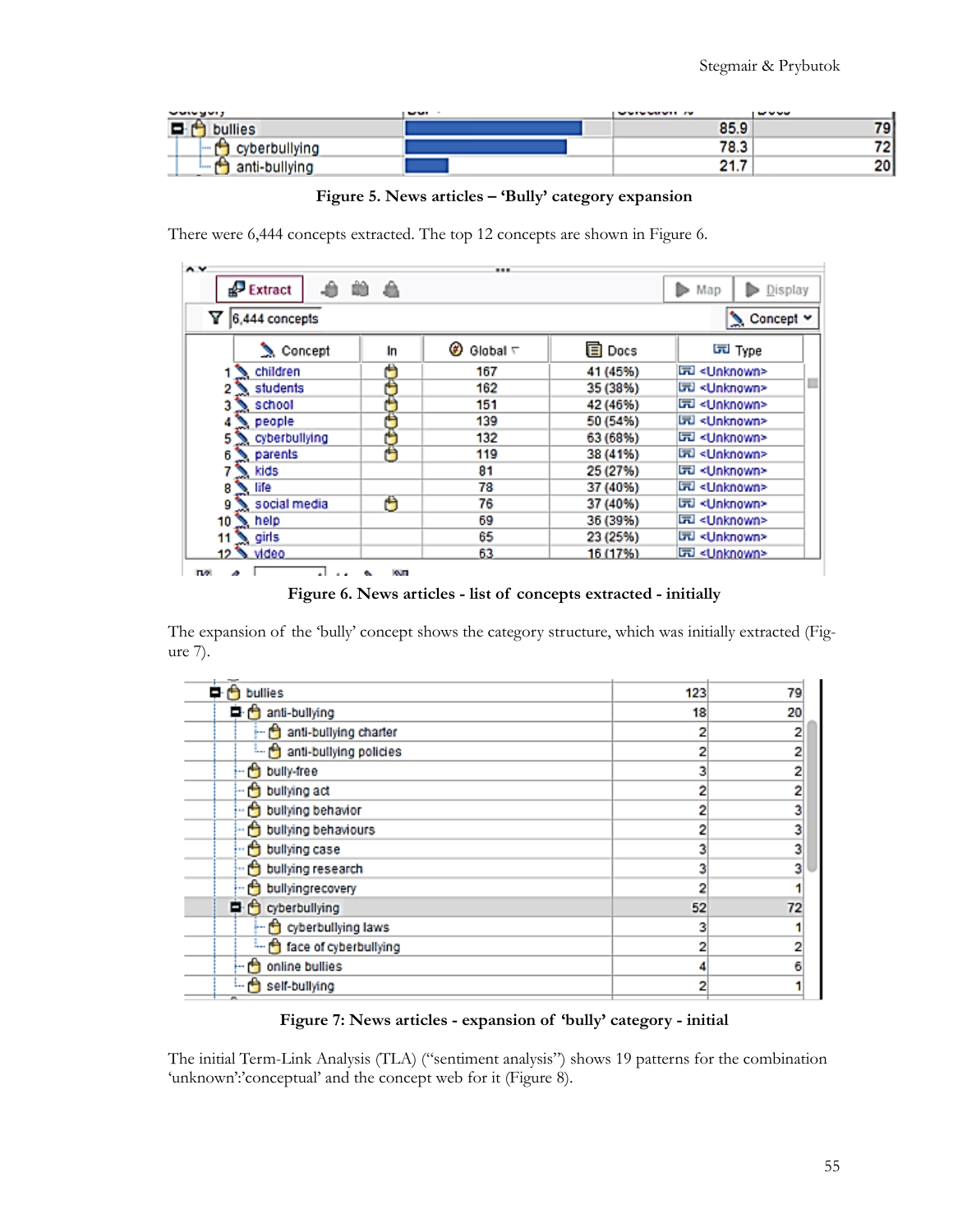|                           | a a   | Y            | 19 patents                    |                                                 | <b>Display</b>    |    |                                  | Concept Web Type Web                                                   |                                                     |                                                                             |                   |
|---------------------------|-------|--------------|-------------------------------|-------------------------------------------------|-------------------|----|----------------------------------|------------------------------------------------------------------------|-----------------------------------------------------|-----------------------------------------------------------------------------|-------------------|
| <b>Ollsball</b> T         |       | $\mathbf{1}$ | Tipe 1                        | Trow 2                                          |                   |    |                                  | <u>৴৲ຆຑໟ█▞∦███</u> ▞█⋗▞█◇█ઃ△○                                          |                                                     |                                                                             |                   |
|                           | 13036 |              | <b>MUSIC SWEE</b>             |                                                 |                   |    |                                  |                                                                        |                                                     |                                                                             |                   |
|                           | do1   |              | <b>«Person»</b>               |                                                 |                   |    |                                  |                                                                        |                                                     |                                                                             |                   |
|                           | 239   |              | <timepecat></timepecat>       |                                                 |                   |    |                                  | maratemesequences change                                               | she behave along to be entirely to positive a touch |                                                                             | 1914 & Contestual |
|                           | 237   |              | st eratione                   |                                                 |                   |    |                                  |                                                                        |                                                     | the motor in the filler will be will be a property of the state of a red in | <b>CUMMONS</b>    |
|                           | 104   |              | <b>HUSSING</b>                | .Contectual»                                    |                   |    |                                  |                                                                        | call for the                                        | <b><i><b>HORN COTTON</b></i></b><br><b>SALE</b>                             |                   |
|                           | 126   |              | <b>Cares</b>                  |                                                 |                   |    | <b>TEACHER</b>                   |                                                                        |                                                     |                                                                             | <b>DISOR</b>      |
|                           | 114   |              | <ceganization></ceganization> |                                                 |                   |    |                                  |                                                                        |                                                     | <b>STARTS</b>                                                               | Court             |
|                           | 55    |              | -Percent-                     |                                                 |                   |    | <b>HIGH VANDARD TO</b>           | <b>FRIGHT ENOTHER</b>                                                  |                                                     |                                                                             | $-10$             |
|                           | 55    |              | slger                         |                                                 |                   |    |                                  | of all in County of 14                                                 | more of speeds him are                              | <b>Advertising</b>                                                          | $-15$             |
|                           | 33    |              | «Time»                        |                                                 |                   |    |                                  | <b>Both and Daniel Contact</b>                                         |                                                     |                                                                             | $\rightarrow$     |
|                           | 24    |              | <b>Hathbay</b>                |                                                 |                   |    |                                  | <b>THE THE STATE OF STATE ROOM</b>                                     |                                                     |                                                                             | $-25$             |
|                           | 12    |              | <b>Cannon</b>                 |                                                 |                   |    |                                  | <b>STARTOGEN COMP</b><br>ex and in                                     |                                                     |                                                                             | $-20$             |
|                           | 12    |              | <b>Pregnericin</b>            |                                                 |                   |    |                                  | <b>MINTH BACK OF BUILDING</b>                                          | <b>ARRIVER</b>                                      | Cord #3.                                                                    | $-15$             |
|                           |       |              | na afar                       |                                                 |                   |    |                                  | <b><i><u>ALCOHOLSKY</u></i></b>                                        |                                                     | ns s                                                                        | $-1.0$            |
|                           |       |              | «Product»                     |                                                 |                   |    | <b>PEAK 1</b><br><b>Selling</b>  | 25 個別 ほう                                                               | 155,000                                             |                                                                             |                   |
|                           |       |              | <br>Selected 161 patients     |                                                 | <b>De Display</b> |    | <b><i><u>Instantials</u></i></b> | <b>CHILLING'S CITY IS NOT LEASED.</b><br>spended througher in the most | <b>State</b>                                        | <b>If Allegardstreductured ap-INTER FE</b>                                  |                   |
| <b>PERMIT</b><br>Olobal T |       | <b>Cuts</b>  | <b>M</b>                      | Consent 3<br>Concept 1<br><b>Comments</b><br>65 |                   | ** |                                  |                                                                        |                                                     |                                                                             |                   |
|                           |       |              |                               | permission<br><b>BR</b>                         |                   |    |                                  | <b>ABC - B</b>                                                         |                                                     |                                                                             |                   |
|                           |       |              | charge.                       | <b>BS</b>                                       |                   |    |                                  |                                                                        |                                                     |                                                                             |                   |
|                           |       |              | 1004                          | 80                                              |                   |    | ÷.<br>$\sim$                     | TEXT (80)                                                              | В сикротех                                          |                                                                             |                   |
|                           |       |              | <b>Philadistics</b>           | <b>MA</b>                                       |                   |    | 108.8                            | This is not a rare case.                                               |                                                     |                                                                             |                   |
|                           |       |              | <b>OR SH</b>                  | in a                                            |                   |    |                                  | bulying in N2T Freedom of apeeral,                                     |                                                     |                                                                             |                   |
|                           |       |              | MOSTER                        | <b>BS</b>                                       |                   |    |                                  | Es hurtful, and it needs to end RIGHT                                  |                                                     |                                                                             |                   |
| а                         |       |              |                               | <b>BS</b><br>CERCIONYCH                         |                   | ٠  |                                  | NOVL.                                                                  |                                                     |                                                                             |                   |
| ٥                         |       |              | calaur                        | in is                                           |                   |    |                                  | have to respect or sympaths                                            |                                                     |                                                                             |                   |
| 10                        | ٠     |              |                               | cyberbullung<br>32                              |                   |    |                                  |                                                                        |                                                     |                                                                             |                   |
| 11                        |       |              | <b>41CIC6</b>                 | <b>BS</b>                                       |                   |    |                                  |                                                                        |                                                     |                                                                             |                   |
| u                         |       |              | 00030508                      | <b>BS</b>                                       |                   |    | 440.5                            | for expressing his or her spinks is                                    |                                                     |                                                                             |                   |
| 13                        |       |              |                               | 80<br>experience                                |                   |    |                                  | hat a centle practice," white Munei                                    |                                                     |                                                                             |                   |

**Figure 8. News articles - TLA analysis – initial**

### SENTIMENT AND TLA ANALYSIS

The sentiment analysis (extraction of the concept 'no' for all documents) found **60 documents** (65%) attributed to the concept **'no' (negative)** (Figure 9).

| US.<br>⋖<br>1   11<br>$\sim$ | ଆ<br>v |                             |          |                             | $\lambda$ |
|------------------------------|--------|-----------------------------|----------|-----------------------------|-----------|
| ô<br><b>P</b> Extract        | 单合     |                             |          | Display<br>Map              |           |
| Υ<br>6,440 concepts          |        |                             |          | Concept Y                   |           |
| $\sum$ Concept               | In     | $\circledast$ Global $\tau$ | 目 Docs   | 园 Type                      |           |
| $1 \geq n$                   |        | 177                         | 60 (65%) | 园 <contextual></contextual> |           |
| 2 children                   |        | 167                         | 41 (45%) | 园 <unknown></unknown>       |           |
| 3 Students                   |        | 162                         | 35 (38%) | 园 <unknown></unknown>       |           |
| school                       |        | 148                         | 42 (46%) | 园 <unknown></unknown>       |           |
| 5 people                     |        | 139                         | 50 (54%) | 园 <unknown></unknown>       |           |
| cyberbullying<br>6           |        | 132                         | 63 (68%) | 园 <unknown></unknown>       |           |
| narents                      |        | 119                         | 38 (41%) | 园 <tinknown></tinknown>     |           |

**Figure 9. Number of documents contributing to the concept 'No'**

The TLA analysis provides a high count for the type 'Unknown' (13,036). An unknown type is a default pre-delivered type for which terms were extracted, but the terms cannot be grouped to a specific type. One challenge to improve the model is to refine terms, concepts, and categories in the interactive workbench to improve the model.

Additionally, only a few item counts (184) show a pattern relationship to the concept 'no'. No items have shown a relationship to the concept 'yes' (both concepts representing here in this case positive or negative sentiments). This finding seems surprising in the first run; however, it makes sense in recognition that the articles in question are news articles and not opinion articles – meaning, news articles are supposed to have greater objectivity (absence of opinion). Therefore, finding a limited number of counts for sentiment analysis seems reasonable.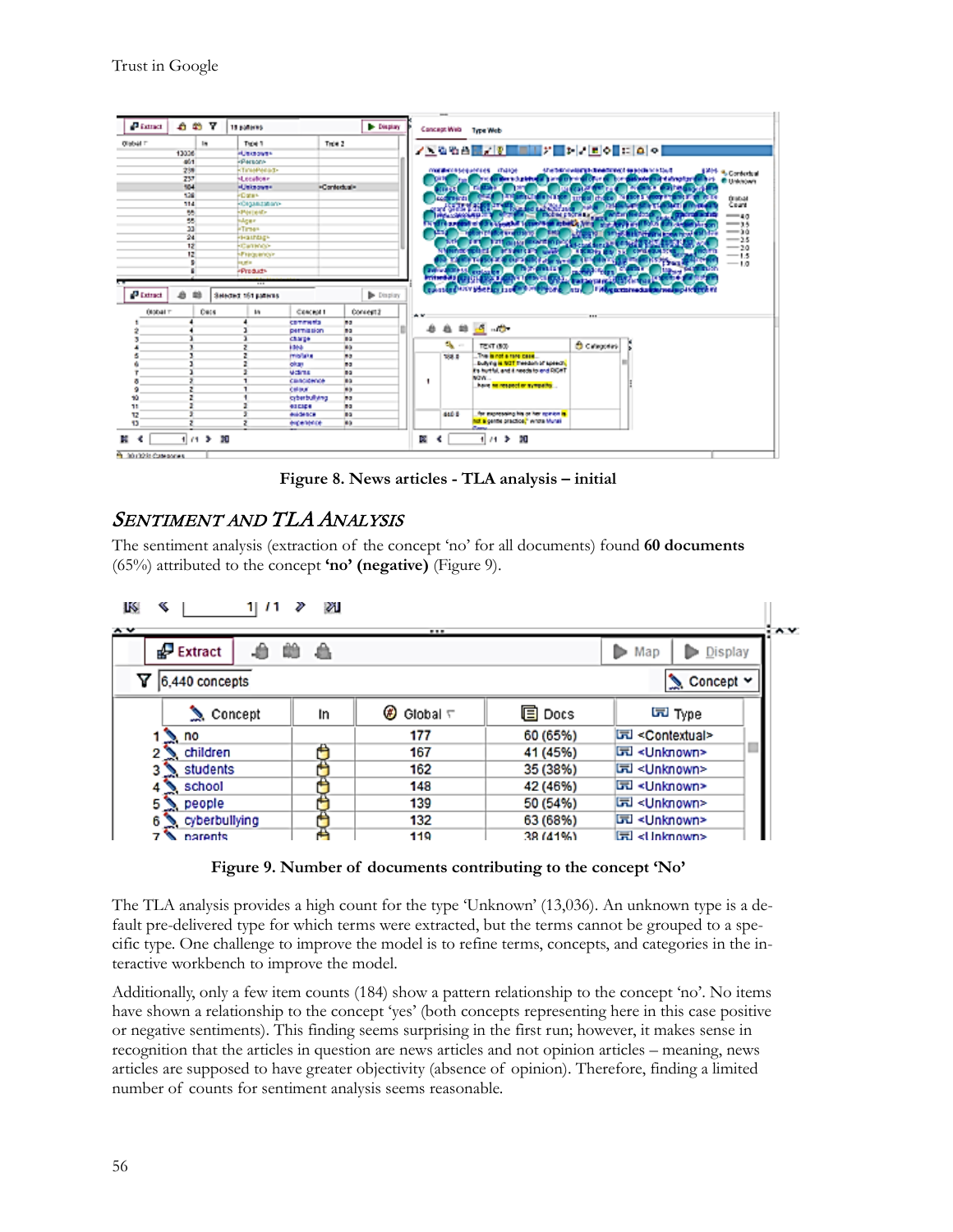Figure 10 shows the frequency of extracted types, and type patterns if some have been identified. The current model only identifies 184 occurrences of one type of relation: <unknown>:<Contextual>. Patterns are identified by term patterns (i.e., Phone Numbers; Social Security Numbers; Usernames; Url; Hashtag, etc.).

| 8 N Y<br>Extract  |    | 19 patterns                           | Display                   |
|-------------------|----|---------------------------------------|---------------------------|
| Global $\tau$     | In | Type 1                                | Type 2                    |
| 13036             |    | <unknown></unknown>                   |                           |
| 461               |    | <person></person>                     |                           |
| 239               |    | <timeperiod></timeperiod>             |                           |
| 237               |    | <location></location>                 |                           |
| 184               |    | <unknown></unknown>                   | <contextual></contextual> |
| 138               |    | <date></date>                         |                           |
| 114               |    | <organization></organization>         |                           |
| 55                |    | <percent></percent>                   |                           |
| 55                |    | <age></age>                           |                           |
| 33                |    | <time></time>                         |                           |
| 24                |    | <hashtag></hashtag>                   |                           |
| 12                |    | <currency></currency>                 |                           |
| $12 \overline{ }$ |    | <frequency></frequency>               |                           |
| 9                 |    | <url></url>                           |                           |
| 8                 |    | <product></product>                   |                           |
| 6                 |    | <weights-measures></weights-measures> |                           |
| 6                 |    | <email></email>                       |                           |
| 3                 |    | <username></username>                 |                           |
| 2                 |    | <phonenumber></phonenumber>           |                           |

**Figure 10. Text link analysis pattern table**

Out of the TLA pattern type, categories can be created for the defined types. The model included initially the following categories:

02\_JS\_PhoneNumber 03\_JS\_UserName 04\_JS\_Email 05\_JS\_WeightsMeasures 06\_JS\_Product 07\_JS\_Url 08\_JS\_Frequency 09\_JS\_Currency 10\_JS\_Hashtag 11\_JS\_Time 12\_JS\_Age 13\_JS\_Percent 14\_JS\_Organization 15<sup> JS</sup> Date 16\_JS\_TimePeriod 17\_JS\_Person

The stream model is the main object for the IBM SPSS Text Analyzer to model the flow graphically (Figure 11).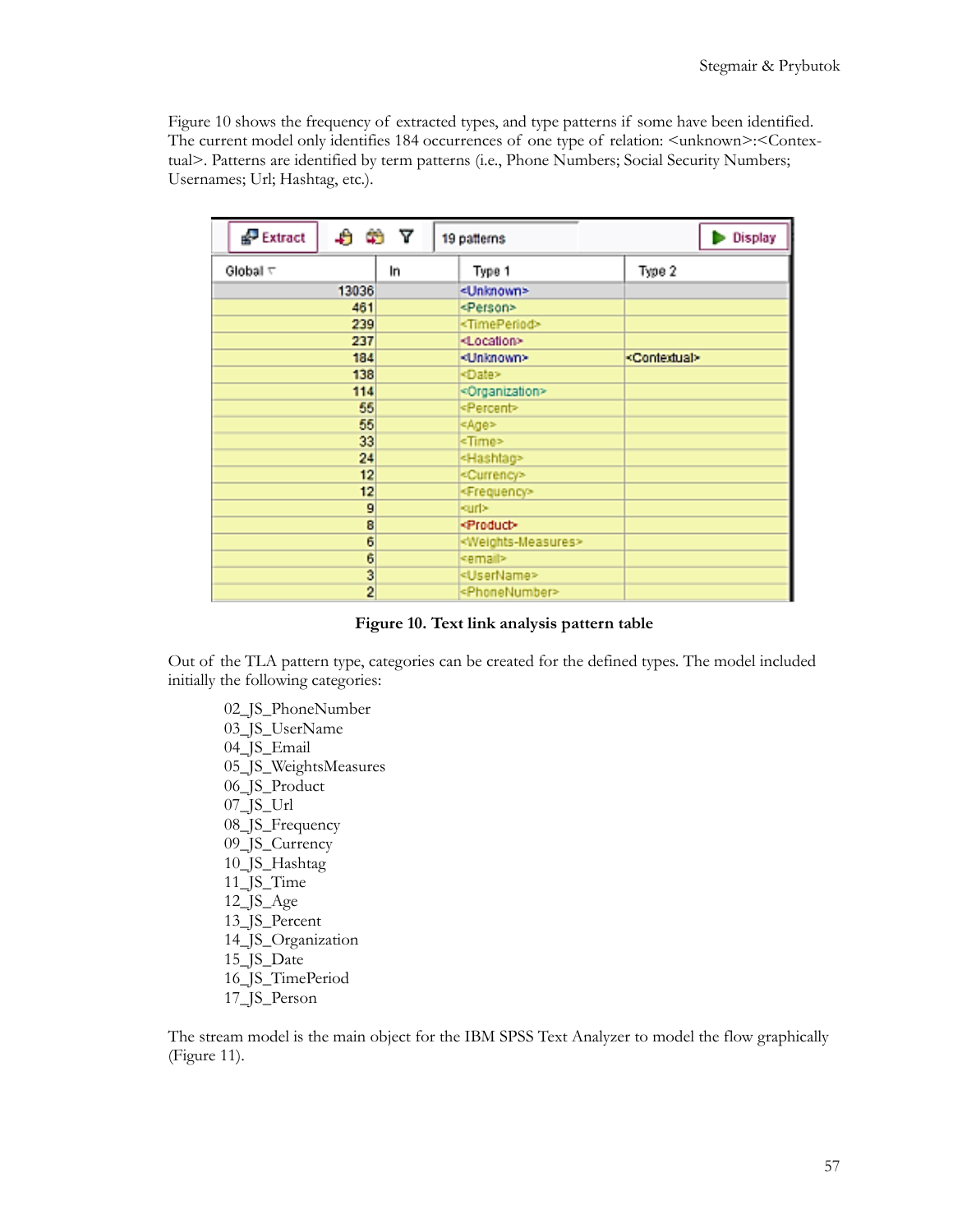

**Figure 11. News articles - stream model**

### HELPFULNESS CATEGORIZATION

To generate a list of articles that is described as 'helpful' for funneling into further information consumption for early middle school youth, the list of initial extracted categories was taken and attributed with 'Helpful', where 'Helpful' is a binary designation; meaning an article is either helpful or unhelpful. This attribution has only been done on the concept level, not on the document level itself.

Of the initial extracted 500 concepts, 336 have been manually attributed (coded) to being 'Helpful'. The number of 500 is a setting ('Maximum number of concepts to extract'). In a future step, this number could be increased. However, the created number of concepts was 6,440.

The next step was to create a new category ('Helpful') in the model and to assign the designated concepts to that category. The criteria to assign concepts to the new category were relevancy (number of documents > 10) and coded categorization (codebook; manual designation as being 'helpful').

After assignment to the new category, and a rerun of the scoring, the extracted model created a new output that makes it easy to select documents (articles) based on the category 'Helpful' (Figure 12).



**Figure 12. Initial stream model - Category Model**

The stream model for categories ('Category Model') included the initial extracted concepts and categories only. The second stream model ('Category Model – HELPFUL ONLY') was created to create a category specifically for helpful documents only, and an export table based on that. This stream selects only documents that are attributed to 'helpful' and then extracts the table only with this one category field. This output table is the desired output set to be used in further information consumption.

The method for creating a new category and attributing documents based on the extracted 500 concepts has limitations (i.e., a single document that reports about 'Justin Bieber' might be more interesting to the intended early middle school age group, and therefore also translating into helpfulness for CB prevention and information providing). Future steps would be to present this model to some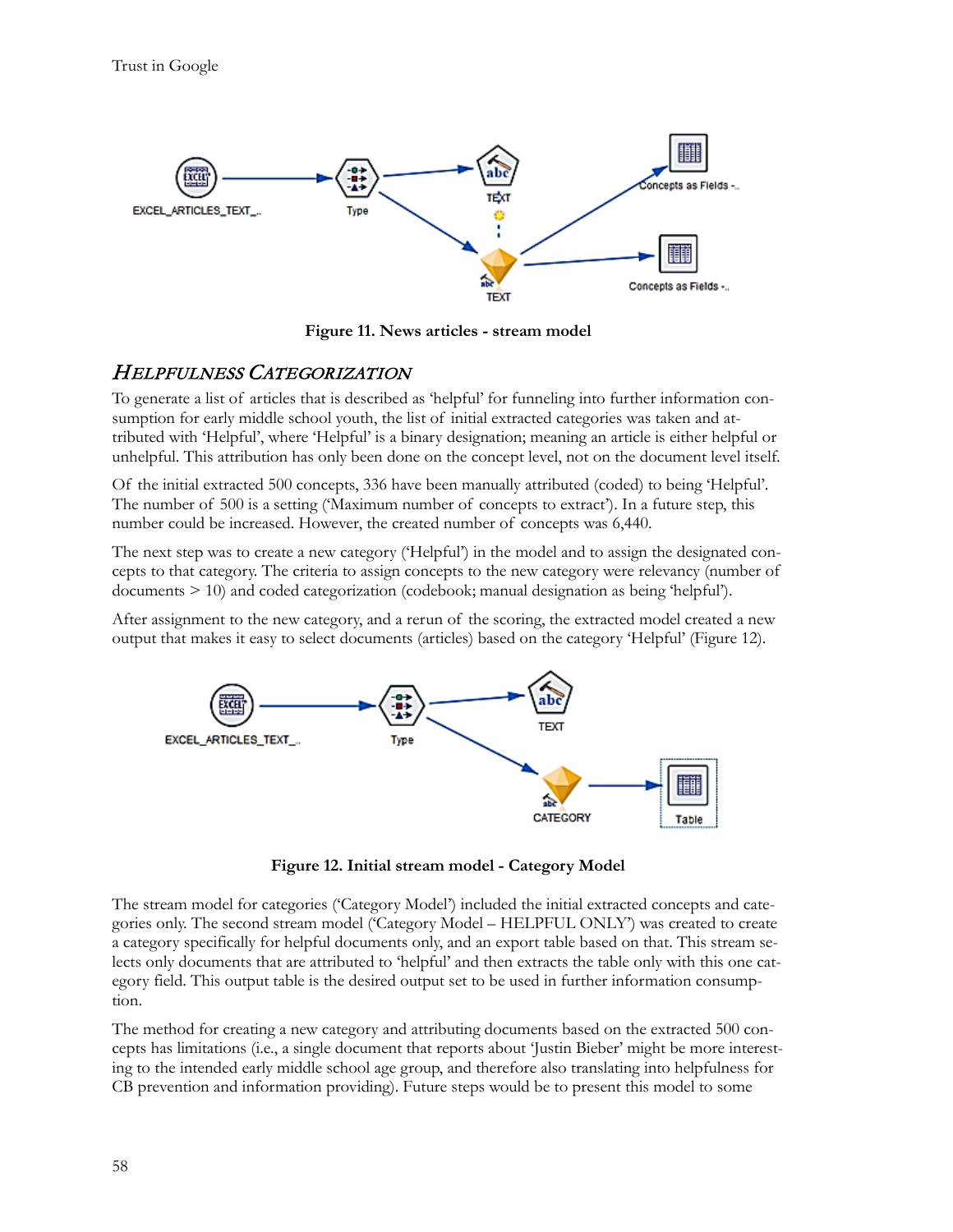early middle schoolers and test run a prototype of the system to identify interesting and helpful documents (concepts and terms).

Furthermore, all extracted concepts can be made available into the extract, which means that concepts such as 'Person' and 'Location' are available for document selection (Figure 13).



**Figure 13. Stream model - category model - helpful only**

To improve the initial model with a limit of 500 concept extraction, the second run was performed by changing this limit to 1,000. In the first run, 6,440 concepts were extracted in the model, out of which 500 were exported out in the model table export. In a similar fashion, a different model can be created that designates articles determined to be consumed by other groups than students (i.e., teachers, parents, administrators), or differentiation into different age groups for students.

The concepts 'url' and '#' are useful in further analyses as they contain either website URL for helpful organizations or hashtags used in campaigns or organizations. Figure 14 shows the initial extracts for 'url' and '#'.

| $-$                                           |     | 1.11         |                                           |
|-----------------------------------------------|-----|--------------|-------------------------------------------|
| 白的自<br>Extract                                |     |              | $\blacktriangleright$ Map<br>Display<br>D |
| Y<br>23 types                                 |     |              | <b>Urd</b> Type<br>٠                      |
| <b>DEL Type</b>                               | în. | C.<br>Global | 9 Dors                                    |
| 1 词 <age></age>                               |     | 55           | 33 (36%)                                  |
| 2 DU <contextual></contextual>                |     | 177          | 60 (65%)                                  |
| 3 DU <currency></currency>                    |     | 12           | 6 (7%)                                    |
| 4 LTL <date></date>                           |     | 138          | 60 (65%)                                  |
| 5团 <email></email>                            |     | 6            | 6 (7%)                                    |
| 6 DE <frequency></frequency>                  |     | 12           | 9 (10%)                                   |
| 7 词 <hashtag></hashtag>                       |     | 24           | 11 (12%)                                  |
| a LTC <holiday></holiday>                     |     | 1            | 1(1%)                                     |
| g Littl <languagenegative></languagenegative> |     | 9            | 2 (2%)                                    |
| 10 Jul <location></location>                  |     | 237          | 54 (59%)                                  |
| 11 园 <newtype></newtype>                      |     | 10           | 8 (9%)                                    |
| 12 DU <organization></organization>           |     | 114          | 44 (48%)                                  |
| 13 DD <percent></percent>                     |     | 55           | 14 (15%)                                  |
| 14 DD <person></person>                       |     | 461          | 80 (87%)                                  |
| 15 园 <phonenumber></phonenumber>              |     | 2            | 2 (2%)                                    |
| 16 Dil <product></product>                    |     | 8            | 6 (7%)                                    |
| 17 词 <school></school>                        |     | 1            | 1(1%)                                     |
| 18 LE <time></time>                           |     | 33           | 25 (27%)                                  |
| 19 园 <timeperiod></timeperiod>                |     | 239          | 67 (73%)                                  |
| 20 玩 <unknown></unknown>                      |     | 13200        | 89 (97%)                                  |
| 21 DD <url></url>                             |     | 9            | 4 (4%)                                    |
| 22 DD <username></username>                   |     | з            | 3 (3%)                                    |
| 23 DD <weights-measures></weights-measures>   |     | 6            | 5 (5%)                                    |

**Figure 14. Extract type frequency table**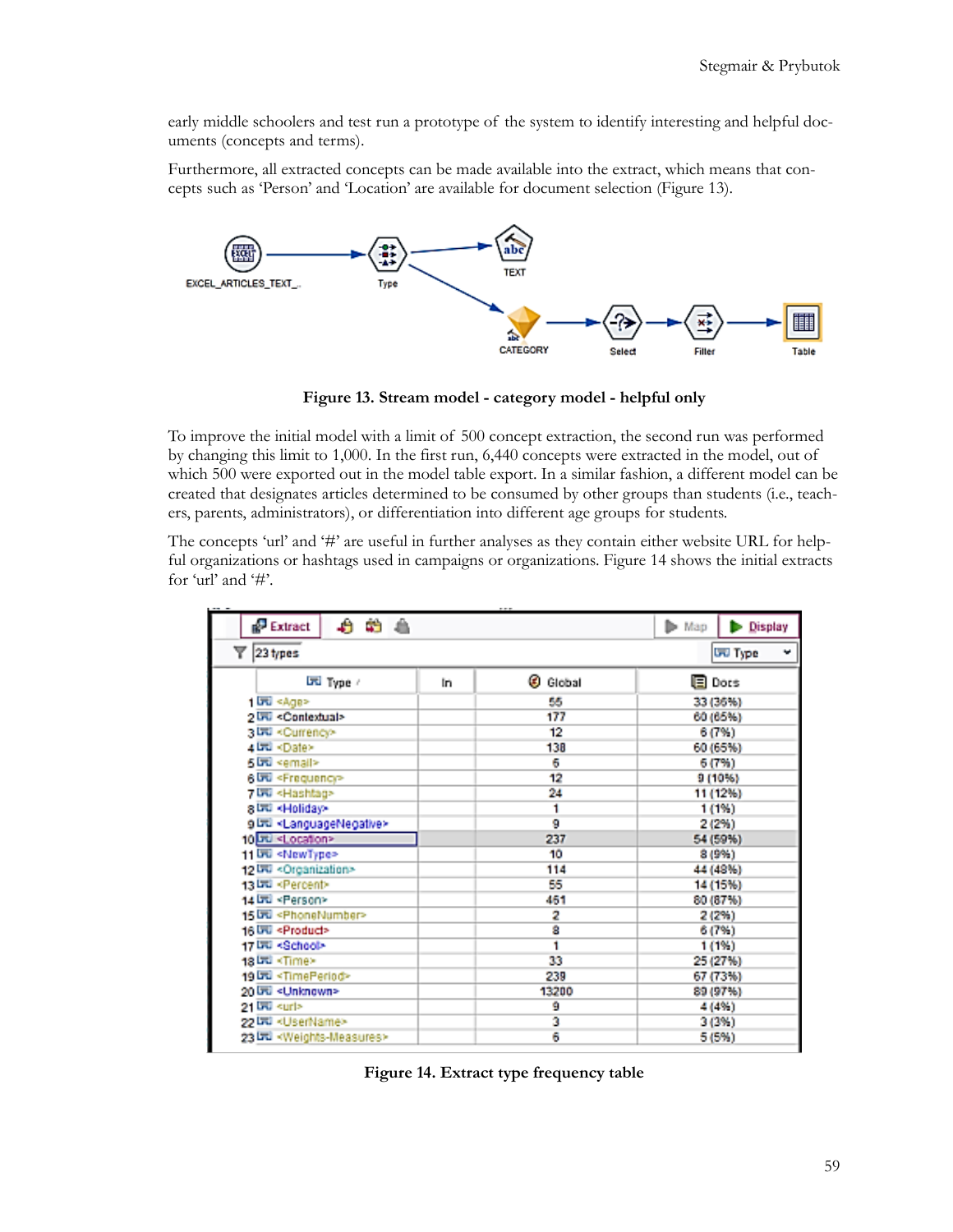# **DISCUSSION**

While using only the standard delivered elements of the text analytics platforms of SAS Visual Analytics and IBM SPSS Text Miner, sentiment analysis performed with the two tools gained valuable insight into the sentiments of the online news articles. Consistent with the news articles examined, the overall sentiment of the articles was largely objective; as an outcome of this result, online news articles searched and delivered with the Google search engine are categorized as objective. This understanding can help restore trust in online news articles as a neutral source and provides an answer to research question Q1 ("Is Google a trustworthy search engine that returns objective new articles"). Additionally, the information extraction and categorization of online news articles performed using the IBM SPSS Text Miner tool were successful in providing a categorization model for the selected 92 articles that is helpful in critical analysis of the online news articles within a comprehensive cyberbullying prevention program, and this provides an answer to research question Q2 ("What is the role of objective news articles in a comprehensive CB prevention program?") as it provides objective information to combat this very complex phenomenon.

# FUTURE WORK

Extensions of this research work offer opportunities for several future research projects. First, the extraction of a more sizable body of news articles to create a larger text document base is an option, providing the data is readily available. Second, the review of the standard sentiment lexicon used by SAS Visual Analytics will increase the accuracy of the model and will allow sentiment analysis to be fine-tuned toward the domain of CB. Potentially, open-source and existing sentiment lexica could be evaluated and used in the model to further improve accuracy. Finally, a collection of words, phrases, and expressions could be developed that can show young students' actions and language that are not allowed to be used in civil discourse and should not exist in common communication social media channels and cases that are reported in online news.

# **SUMMARY**

In summary, in the extracted terms and topics in this model (six topics for the abstracts were created), the maximum sentiment scores were between 0.00 and 0.94. One positive document (score: 0.94), one neutral document (score: 0.50), and the rest of the documents (score between 0.00 and 0.49) were classified as being 'negative'. Obstacles and limitations to this approach include the cost of the tool platform used, as the SAS Enterprise Platform for Visual Analytics is expensive and costprohibitive to use for educational purposes in school districts; therefore, low-cost to no-cost alternatives would have to be developed in the future for the visual analysis and interpretation platform. Further analysis and work are needed to identify the classification algorithm and file for the sentiment classification, but the preliminary result of the analysis is showing that online news can be presented in an objective matter to identify – and hand power into the information consumer – sentiment of online news articles. One possible application of this research is the creation of a touch-sensitive dashboard that lets students play and inform about CB.

Additionally, a categorization for the news articles was provided by extracting terms and creating categories. With this method, information can be provided to a CB prevention program and regular teaching activities by bringing CB-related news closer to students and by providing a platform for critical evaluation of many CB prevention-related topics, therefore increasing CB literacy and resilience.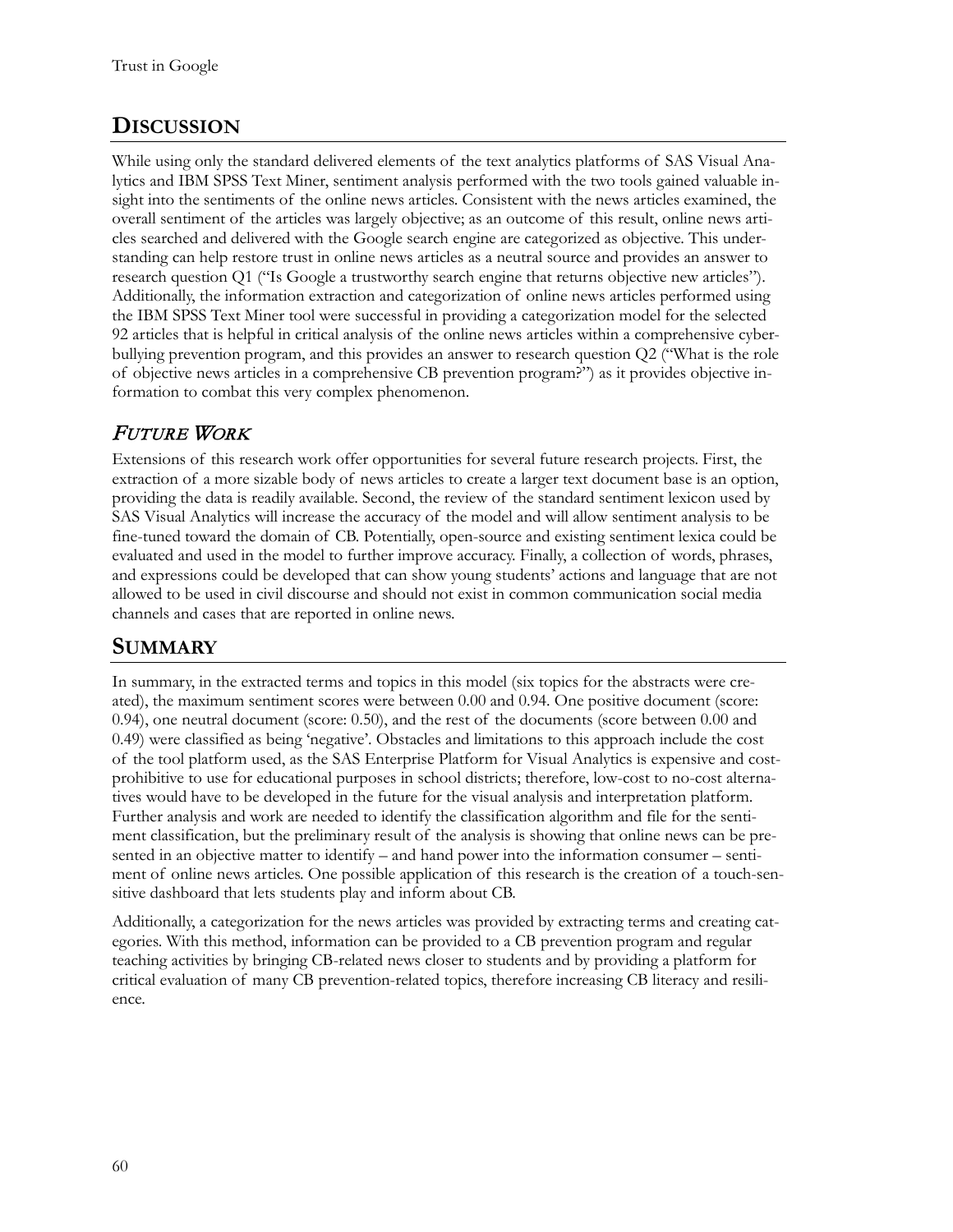#### **REFERENCES**

- Agosto, D., & Abbas, J. (2017). "Don't be dumb that's the rule I try to live by": A closer look at older teens' online privacy and safety attitudes. *New Media & Society, 19*(3)*,* 347-365. <https://doi.org/10.1177/1461444815606121>
- BBC News. (2015). *BBC trending – How the Internet descended on the man who killed Cecil the Lion.* [https://www.bbc.com/news/blogs](https://www.bbc.com/news/blogs-trending-33694075)-trending-33694075
- Bialik, K., & Matsa, E. (2017). Key trends in social and digital news media. *Pew Research Center.* [http://www.pewresearch.org/fact](http://www.pewresearch.org/fact-tank/2017/10/04/key-trends-in-social-and-digital-news-media/)-tank/2017/10/04/key-trends-in-social-and-digital-news-media/
- Boudreaux, O. (2012). The dirtiest old men on the internet. *buzzfeednews.com.* [https://www.buzzfeednews.com/article/annals/the](https://www.buzzfeednews.com/article/annals/the-dirtiest-old-men-on-the-internet)-dirtiest-old-men-on-the-internet
- Criddle, C. (2020). Facebook sued over Cambridge Analytica data scandal. *BBC News.* [https://www.bbc.com/news/techn](https://www.bbc.com/news/technology-54722362)ology-54722362
- Cohen, E. (2019). Building an Informing Science model in light of fake news. *Informing Science: The International*  Journal of an Emerging Transdiscipline, 22, 95-114. <https://doi.org/10.28945/4486>
- Cohen-Almagor, R. (2018). Social responsibility on the Internet: Addressing the challenge of cyberbullying. *Aggression and Violent Behavior, 39*, 42-52. <https://doi.org/10.1016/j.avb.2018.01.001>
- Dehue, F., Bolman, C., & Völlink, T. (2008). Cyberbullying: Youngsters' experiences and parental perception. *CyberPsychology & Behavior, 11*(2). <https://doi.org/10.1089/cpb.2007.0008>
- Dray, K. (2021). A comprehensive list of all the s\*\*t Meghan Markle has taken from the British press and public. *Stylist*. [https://www.stylist.co.uk/people/meghan](https://www.stylist.co.uk/people/meghan-markle-racist-bullying-tabloids-prince-harry-wardrobe-malfunction-duchess-difficult-examples/342213)-markle-racist-bullying-tabloids-prince-harry-wardrobe-malfunction-duchess-difficult-[examples/342213](https://www.stylist.co.uk/people/meghan-markle-racist-bullying-tabloids-prince-harry-wardrobe-malfunction-duchess-difficult-examples/342213)
- Duncan, J. (2017). Smartphone, cyberbullying seen as possible causes of rising teen suicide rates. *CBS News*. [https://www.cbsnews.com/news/smartphones](https://www.cbsnews.com/news/smartphones-cyberbullying-targeted-as-causes-of-skyrocketing-teen-suicide-rate/)-cyberbullying-targeted-as-causes-of-skyrocketing-teen[suicide](https://www.cbsnews.com/news/smartphones-cyberbullying-targeted-as-causes-of-skyrocketing-teen-suicide-rate/)-rate/
- Fifth estate (2018). In *Wikipedia*. [https://en.wikipedia.org/wiki/Fifth\\_Estate](https://en.wikipedia.org/wiki/Fifth_Estate)
- Gill, T. G. (2019). Fake news and Informing Science. *Informing Science: The International Journal of an Emerging Transdiscipline, 22,* 115-136. <https://doi.org/10.28945/4265>
- Grant, A. J. (2019). Ethos, pathos and logos: Rhetorical fixes for an old problem: Fake News. *Proceedings of the 2019 Informing Science and Information Technology Education Conference, Jerusalem, Israel,* 81-91. <https://doi.org/10.28945/4154>
- Grynbaum, M. (2017). Trump calls the news media the 'Enemy of the American People'. *New York Times.* [https://www.nytimes.com/2017/02/17/business/trump](https://www.nytimes.com/2017/02/17/business/trump-calls-the-news-media-the-enemy-of-the-people.html)-calls-the-news-media-the-enemy-of-the-peo[ple.html](https://www.nytimes.com/2017/02/17/business/trump-calls-the-news-media-the-enemy-of-the-people.html)
- Hadid, D. (2021). Amid a wave of targeted killings in Afghanistan, she's No. 11 on a murder list. *NPR.* [https://www.npr.org/2021/03/21/977797909/amid](https://www.npr.org/2021/03/21/977797909/amid-a-wave-of-targeted-killings-in-afghanistan-shes-no-11-on-a-murder-list)-a-wave-of-targeted-killings-in-afghanistan-shes-no-[11-on-a-](https://www.npr.org/2021/03/21/977797909/amid-a-wave-of-targeted-killings-in-afghanistan-shes-no-11-on-a-murder-list)murder-list
- Holder, S. (2017). How the psychology of cyberbullying explains Trump's tweets. *Politico Magazine.* [https://www.politico.com/magazine/story/2017/07/03/how](https://www.politico.com/magazine/story/2017/07/03/how-the-psychology-of-cyberbullying-explains-trumps-tweets-215333/)-the-psychology-of-cyberbullying-explainstrumps-tweets-[215333/](https://www.politico.com/magazine/story/2017/07/03/how-the-psychology-of-cyberbullying-explains-trumps-tweets-215333/)
- Juvonen, J., & Gross, E. F. (2008). Extending the school grounds? Bullying experiences in cyberspace. *Journal of School Health, 78*(9). [https://doi.org/10.1111/j.1746](https://doi.org/10.1111/j.1746-1561.2008.00335.x)-1561.2008.00335.x
- López-Cantos, F. (2019). The impact on public trust of image manipulation in science. *Informing Science: The International Journal of an Emerging Transdiscipline, 22*, 44-53.<https://doi.org/10.28945/4407>
- Merriam-Webster. (2018). Vox populi. In *Merriam-Webster.com dictionary.* [https://www.merriam](https://www.merriam-webster.com/dictionary/vox%20populi)-webster.com/dic[tionary/vox%20populi](https://www.merriam-webster.com/dictionary/vox%20populi)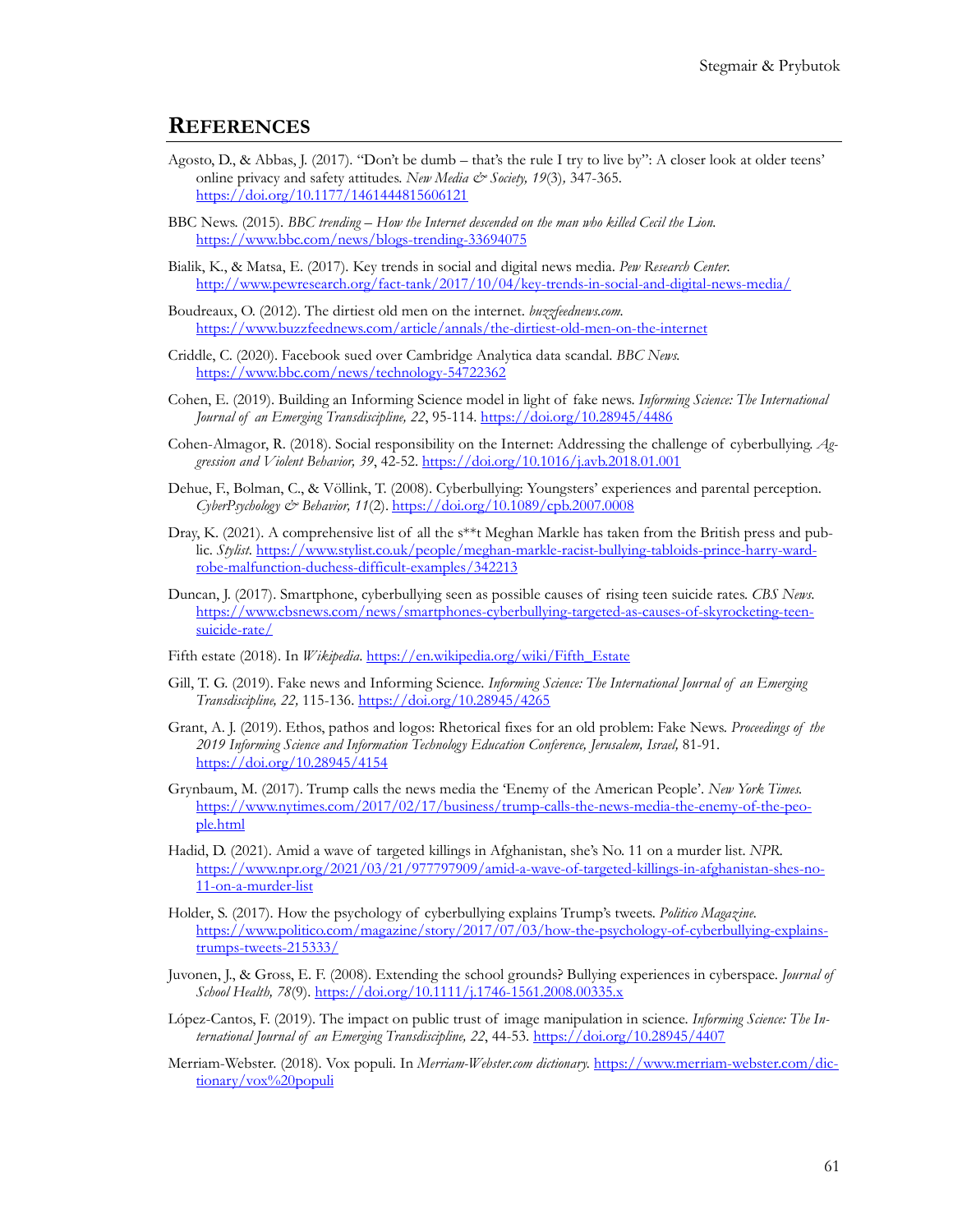- Mason, K. L. (2008). Cyberbullying: A preliminary assessment for school personnel. *Psychology in the Schools, 45*(4). <https://doi.org/10.1002/pits.20301>
- McCarty, T. (2018). Trump takes war on 'fake news' to UK And tells towering, easily debunked lies. *The Guardian*. [https://www.theguardian.com/us](https://www.theguardian.com/us-news/2018/jul/13/trump-fake-news-fox-cnn-theresa-may)-news/2018/jul/13/trump-fake-news-fox-cnn-theresa-may
- MonkeyLearn. (2021). Topic analysis: The ultimate guide. *MonkeyLearn*. [https://monkeylearn.com/topic](https://monkeylearn.com/topic-analysis)-analy[sis](https://monkeylearn.com/topic-analysis)
- Ophoff, J., Machaka, T., & Stander, A. (2015). Exploring the impact of cyber incivility in the workplace. *Proceedings of 2015 Informing Science and Information Technology Education Conference, Tampa, Florida,* 493-504. <https://doi.org/10.28945/2248>
- Parris, L., Varjas, K., Meyers, J., & Cutts, H. (2012). High school students' perceptions of coping with cyberbullying. *Youth & Society, 44*(2), 284-306. <https://doi.org/10.1177/0044118X11398881>
- Patchin, J. W., & Hinduja, S. (2016). Summary of our cyberbullying research (2004–2016). *Cyberbullying Research Center*. [https://cyberbullying.org/summary](https://cyberbullying.org/summary-of-our-cyberbullying-research)-of-our-cyberbullying-research
- Perez, C. (2018). 'Star Wars' actress Kelly Marie Tran quits social media after harassment. *New York Post.* [https://pagesix.com/2018/06/05/star](https://pagesix.com/2018/06/05/star-wars-actress-kelly-marie-tran-quits-social-media-after-harassment/)-wars-actress-kelly-marie-tran-quits-social-media-after-harassment/
- Sims, E. (2016). What's news in news A cautionary note on using a variance decomposition to assess the quantitative importance of news shocks. *Journal of Economic Dynamics & Control, 73*, 41-60. <https://doi.org/10.1016/j.jedc.2016.09.005>
- Smith, K., Mahdavi, J., Carvalho, M., Fisher, S., Russell, S., & Tippett, N. (2008). Cyberbullying: Its nature and impact in secondary school pupils. *The Journal of Child Psychology and Psychiatry, 49*(4), 376-385. [https://doi.org/10.1111/j.1469](https://doi.org/10.1111/j.1469-7610.2007.01846.x)-7610.2007.01846.x
- Snakenborg, J., Van Acker, R., & Gable, R. A. (2011). Cyberbullying: Prevention and intervention to protect our children and youth. *Preventing School Failure, 55*(2), 88-95. <https://doi.org/10.1080/1045988X.2011.539454>
- Vandebosch, H., & Van Cleemput, K. (2008). Defining cyberbullying: A qualitative research into the perceptions of youngsters. *CyberPsychology & Behavior, 11*(4). <https://doi.org/10.1089/cpb.2007.0042>
- Wilson, P. (1983). *Second-hand knowledge – An inquiry into cognitive authority.* Greenwood Press.
- Zilka, G. C. (2017). Awareness of e-safety and potential online dangers among children and teenagers. *Journal of Information Technology Education: Research, 16*, 319-338.<https://doi.org/10.28945/3864>
- Zilka, G. C. (2018). E-safety in the use of social networking app by children, adolescents, and young adults. *Interdisciplinary Journal of e-Skills and Lifelong Learning, 14,* 177-190.<https://doi.org/10.28945/4136>

# **AUTHORS**



**Dr. Jürgen G. Stegmair** is an IT professional, working for the Texas Woman's University. He received the equivalent of an M.S. of Computing Science from Fachhochschule Würzburg-Schweinfurt-Aschaffenburg, and a Ph.D. in Information Science in 2021 from the University of North Texas. His research interests are information security and education.